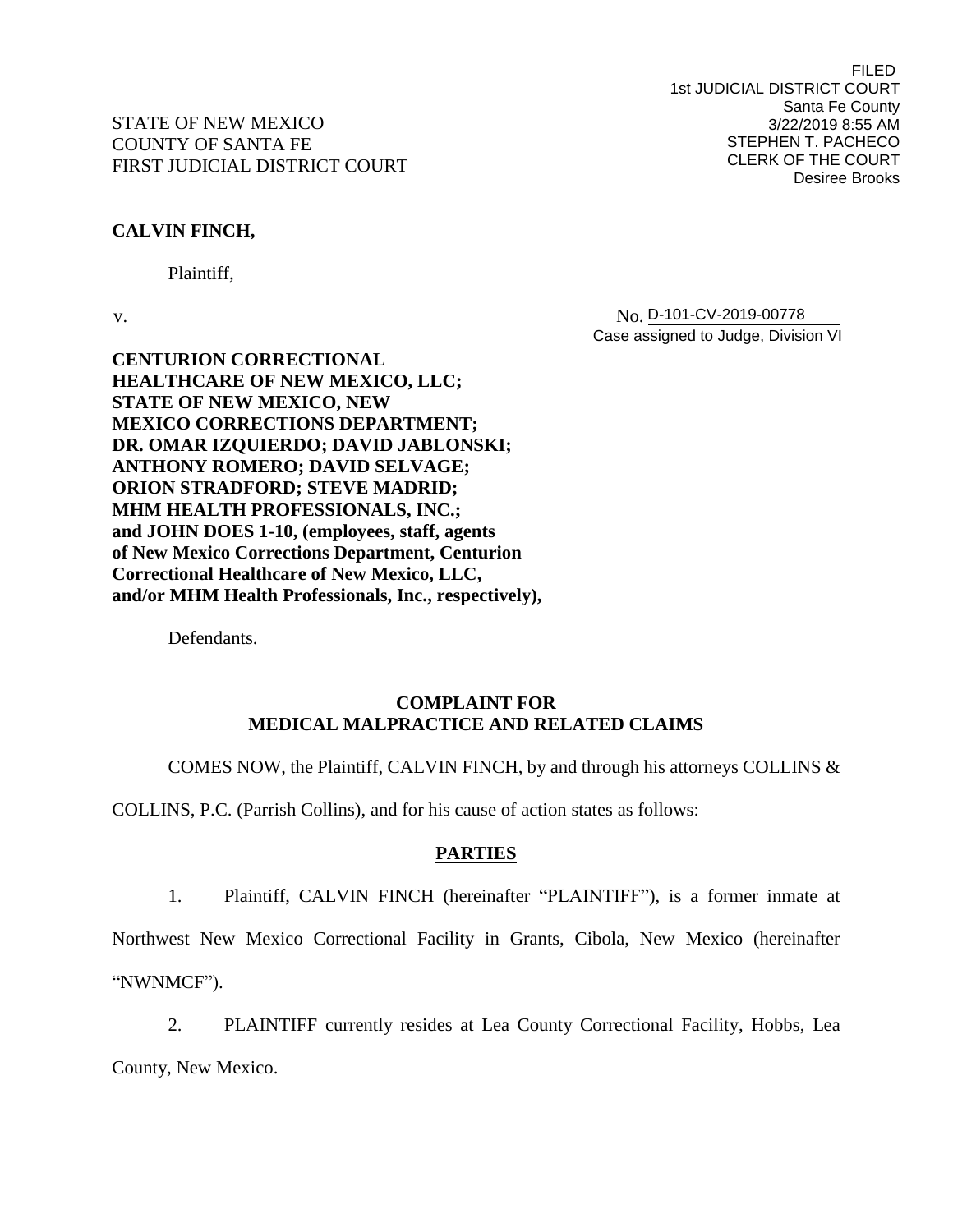3. Centurion Correctional Healthcare of New Mexico, LLC (hereinafter "CENTURION") is a domestic limited liability company registered to do business in New Mexico, whose registered agent for service of process is CT Corporation System, 206 S. Coronado Avenue, Espanola, New Mexico, 87532-2792.

4. At all material times, CENTURION acted through its owners, officers, directors, employees, agents or apparent agents, including, but not limited to, administrators, management, nurses, doctors, technicians and other staff, and is responsible for their acts or omissions pursuant to the doctrines of *respondeat superior*, agency and/or apparent agency.

5. CENTURION is responsible for providing medical care to inmates in the New Mexico Department of Corrections prison system pursuant to a contract with that agency of the State of New Mexico that commenced on June 1, 2016 and continues to the present.

6. Defendants New Mexico Corrections Department and NWNMCF (hereinafter "DEFENDANTS" and/or "STATE") are entities of the State of New Mexico.

7. NWNMCF is operated by the State of New Mexico by, under and through the New Mexico Department of Corrections.

8. Defendant State of New Mexico has authorized New Mexico Corrections Department (hereinafter "NMCD") to operate the NWNMCF in Grants, Cibola County, New Mexico.

9. NMCD is responsible for contracting of medical services for all NMCD facilities, including NWNMCF.

10. David Jablonski was serving as the Secretary of Corrections at all times relevant to this Complaint, although he is not currently serving as the Secretary of Corrections.

11. Anthony Romero was serving as Deputy Secretary of Corrections at all times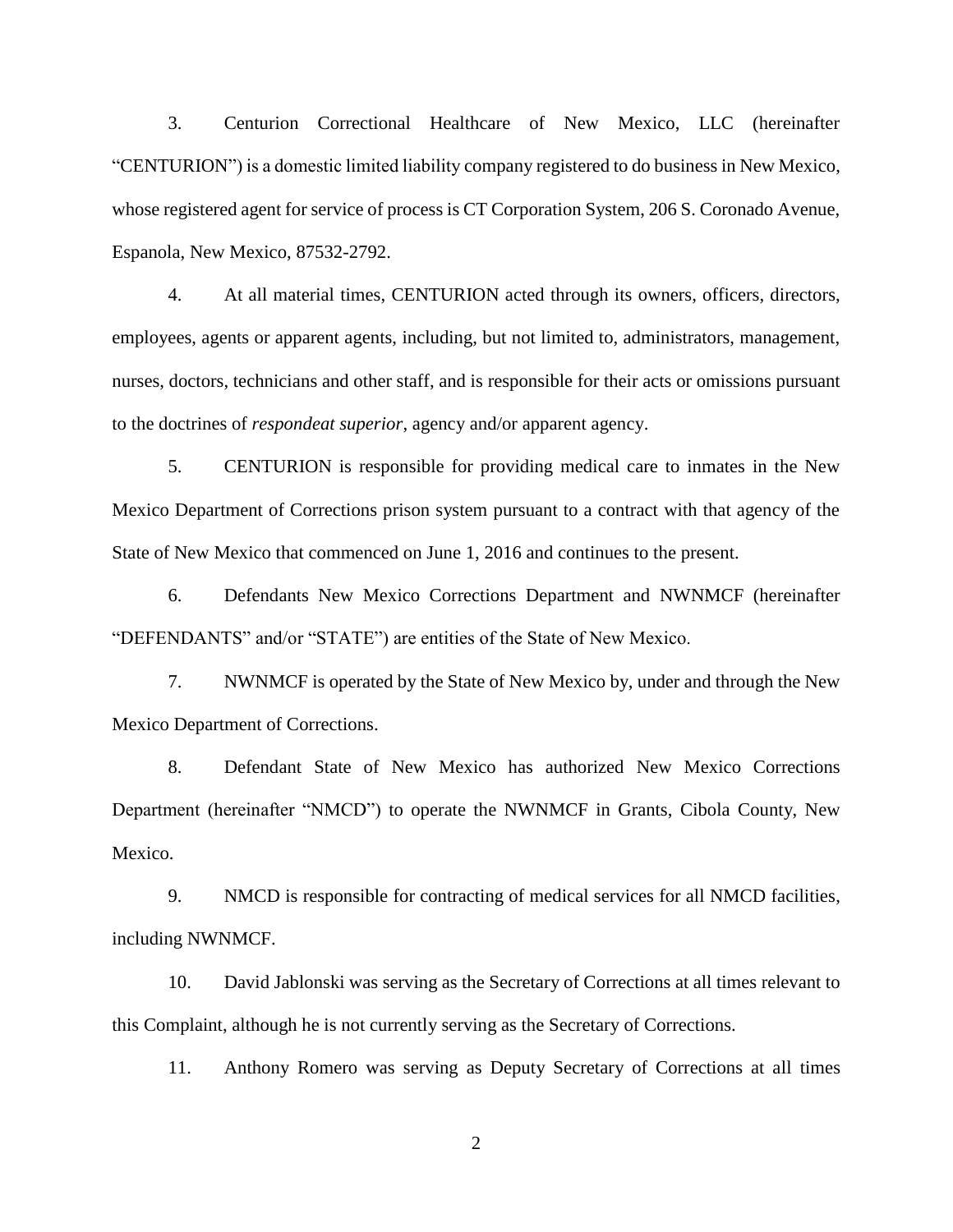relevant to the Complaint and is currently serving as Acting Secretary of Corrections.

12. David Selvage is, and was at all times relevant to this Complaint, serving as the Health Services Administrator for NMCD.

13. Orion Stradford is, and was at all times relevant to this Complaint, serving as the NMCD Bureau Chief.

14. Steve Madrid is, and was at all times relevant to this Complaint, the individual acting on behalf of NMCD in charge of the NMCD Grievance Process, including the appellate process.

15. At all material times, NMCD acted through its owners, officers, directors, employees, agents or apparent agents, including, but not limited to, administrators, management, nurses, doctors, technicians and other staff, and is responsible for their acts or omissions pursuant to the doctrines of *respondeat superior*, agency and/or apparent agency.

16. MHM Health Professionals, Inc. (hereinafter "MHMHP") provides medical personnel to CENTURION and upon information and belief is the employer of said medical personnel.

17. Upon information and belief, MHMHP, is a Delaware for profit corporation.

18. At all material times, MHMHP acted through its owners, officers, directors, employees, agents or apparent agents, including, but not limited to, administrators, management, nurses, doctors, technicians and other staff, and is responsible for their acts or omissions pursuant to the doctrines of *respondeat superior*, agency and/or apparent agency.

19. The State of New Mexico, NMCD and their John Doe employee, staff and agents, including David Jablonski, Anthony Romero, David Selvage, Orion Stradford and Steve Madrid will be referred to herein collectively as "NMCD DEFENDANTS."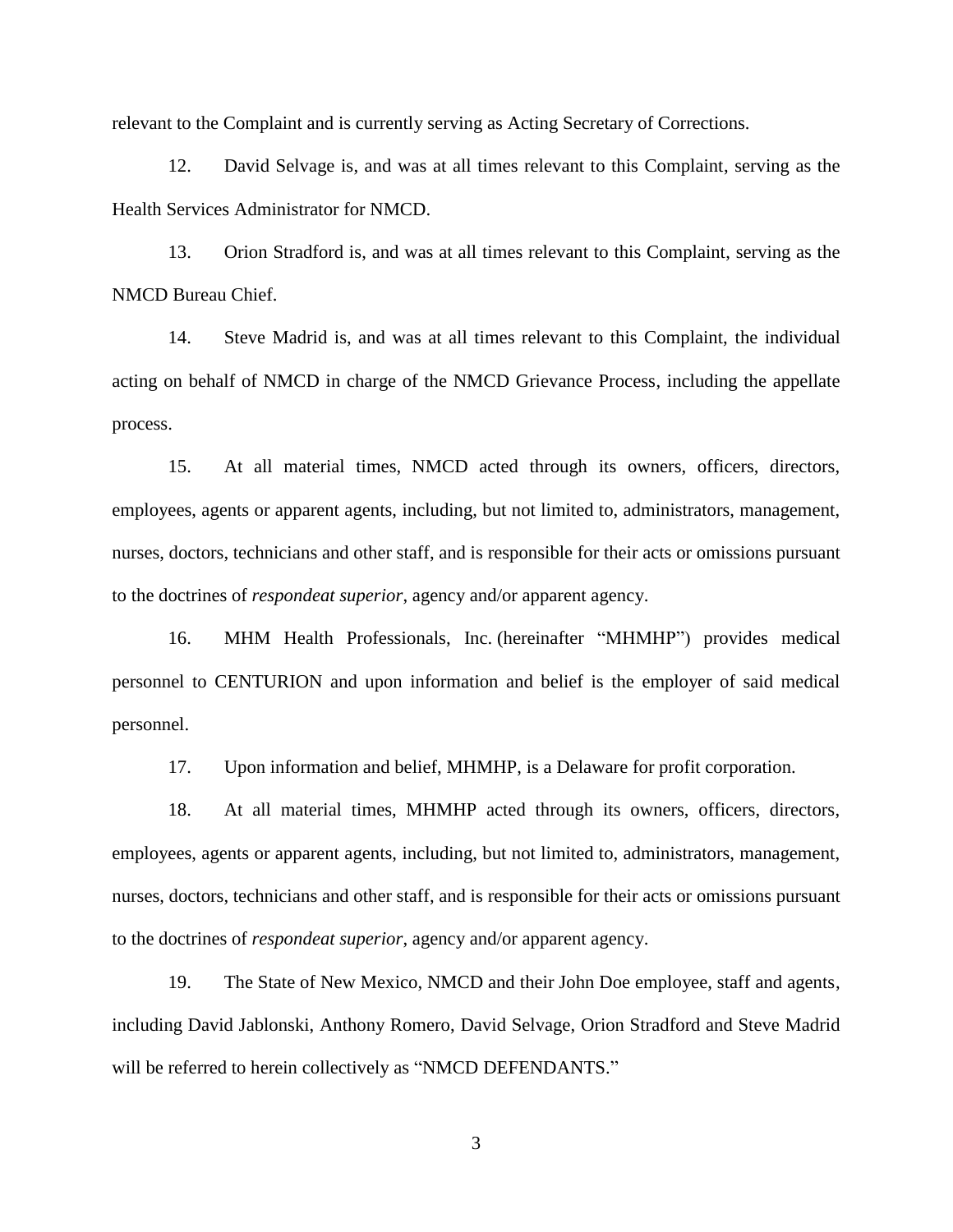20. CENTURION and its John Doe employees, staff and agents, and Dr. Omar Izquierdo, will be referred to herein collectively as "CENTURION DEFENDANTS."

21. MHMHP and it's John Doe employees, staff and agents will be referred to herein collectively as "MHM."

22. Upon information and belief, MHMHP is the employer of said medical personnel provided to CENTURION for purposes of providing medical services to NMCD inmates.

#### **JURISDICTION AND VENUE**

23. All acts complained of herein occurred in Grants, Cibola County, State of New Mexico.

24. CENTURION's registered agent is in Espanola, New Mexico.

25. The contract for prison medical services between CENTURION and the State of New Mexico was, upon information and belief, executed in Santa Fe, New Mexico.

26. Jurisdiction and venue are proper over CENTURION and John Doe employees, staff and agents 1-10 pursuant to NMSA § 38-3-1 (A).

27. This Court has jurisdiction over the subject matter of PLAINTIFF's New Mexico Tort Claims Act claims against the State of New Mexico and New Mexico Corrections Department and John Doe employees, staff and agents under NMSA § 41-4-18 and NMSA § 38-3-1 (A).

28. Jurisdiction over MHMHP is proper in New Mexico State District Court due to lack of complete diversity of named DEFENDANTS under 28 U.S.C.A. § 1332.

29. Jurisdiction over all parties and claims are proper under Article II, § 10 of the New Mexico Constitution and the law of negligence under New Mexico law.

#### **FACTS COMMON TO ALL COUNTS**

30. PLAINTIFF is a 58-year old male.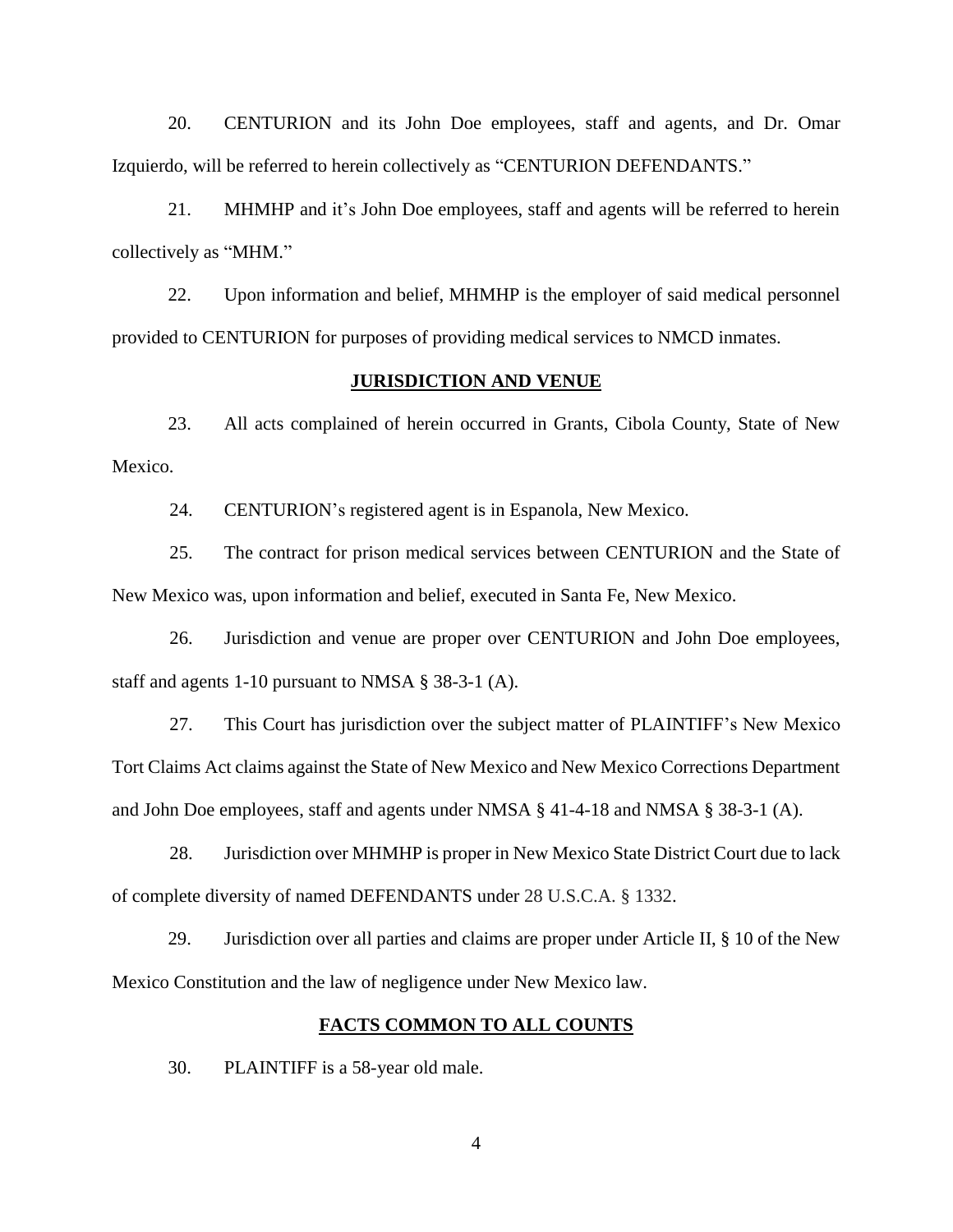31. PLAINTIFF had a number of health conditions making him susceptible to infection of which both CENTURION DEFENDANTS and NMCD DEFENDANTS were aware.

32. PLAINTIFF made numerous sick call requests in the months leading up to transfer to the Cibola County General Hospital Emergency Room and subsequent lengthy admissions to UNMH for treatment of discitis and osteomyelitis.

33. From October 13, 2016 to April 29, 2017, PLAINTIFF was incarcerated at NMCD.

34. On October 13, 2016, PLAINTIFF was noted with tenderness over lumbar area.

35. On October 21, 2016, PLAINTIFF complained of neck and back pain due to accident in County Jail (SJCDC).

36. On October 21, 2016, X-ray of PLAINTIFF's lumbar spine revealed marked hypertrophic Degenerative Disc Disease (DDD) at L4/5 and L5/S1 levels.

37. On October 26, 2016, PLAINTIFF complained of chronic back pain.

38. PLAINTIFF was diagnosed with Low Back Pain (LBP).

39. On October 29, 2016, PLAINTIFF complained of neck pain that radiate to arms, back and legs.

40. On November 25, 2016, PLAINTIFF was placed on Ibuprofen 800 mg for Degenerative Joint Disease (DJD) cervical and lumbar spine.

41. On December 30, 2016, PLAINTIFF was prescribed with Tylenol #3 for chronic pain.

42. On February 14, 2017, PLAINTIFF reported that Elavil was not helping with his pain and cramping.

43. On March 22, 2017, PLAINTIFF complained of low back and neck pain.

44. PLAINTIFF was again diagnosed with low back and neck pain.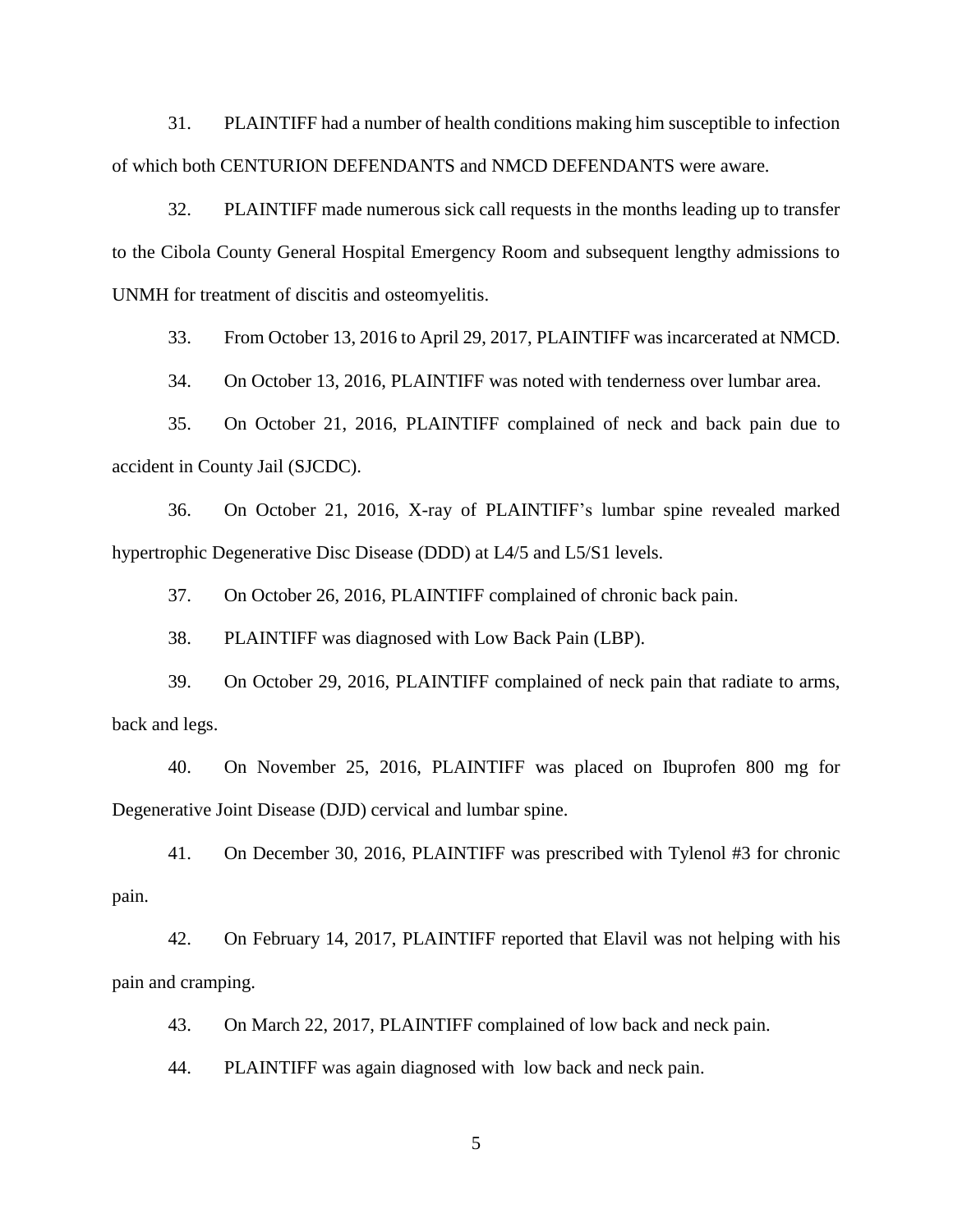45. On April 19, 2017, PLAINTIFF presented again with chronic pain.

46. PLAINTIFF was diagnosed as severe DJD/DDD cervical and lumbar.

47. PLAINTIFF was prescribed Meloxicam and Neurontin 300 mg.

48. On April 25, 2017, PLAINTIFF complained of light sensitivity, eye strain and blurred vision, moving floaters, poor distance and near visual acuity bilateral eyes, frequent headaches.

49. PLAINTIFF was diagnosed as Presbyopia, hypertension, Pterygium.

50. PLAINTIFF was recommended to have an eye health examination.

51. Notably, in the midst of this emergent medical crisis, there were no medical records provided under proper requests for medical records for the period 04/30/2017 to 06/03/2017.

52. This raises a serious question as to at best concealment of evidence or at worst attempted destruction of medical evidence.

53. On June 4, 2017, PLAINTIFF was assessed and administered Toradol for his complaints.

54. PLAINTIFF felt much better after Toradol administration.

55. PLAINTIFF was sent back to the unit.

56. On June 5, 2017, at 0840 hours, PLAINTIFF complained of low back pain.

57. PLAINTIFF's temperature was 102.5°F.

58. PLAINTIFF rated his pain as 10 out of 10.

59. Toradol 30 mg injection was administered.

60. At 1355 hours, PLAINTIFF's temperature was 101.3°F.

61. PLAINTIFF was provided with full liquid diet.

62. At 1455 hours, PLAINTIFF's temperature was 97.7°F.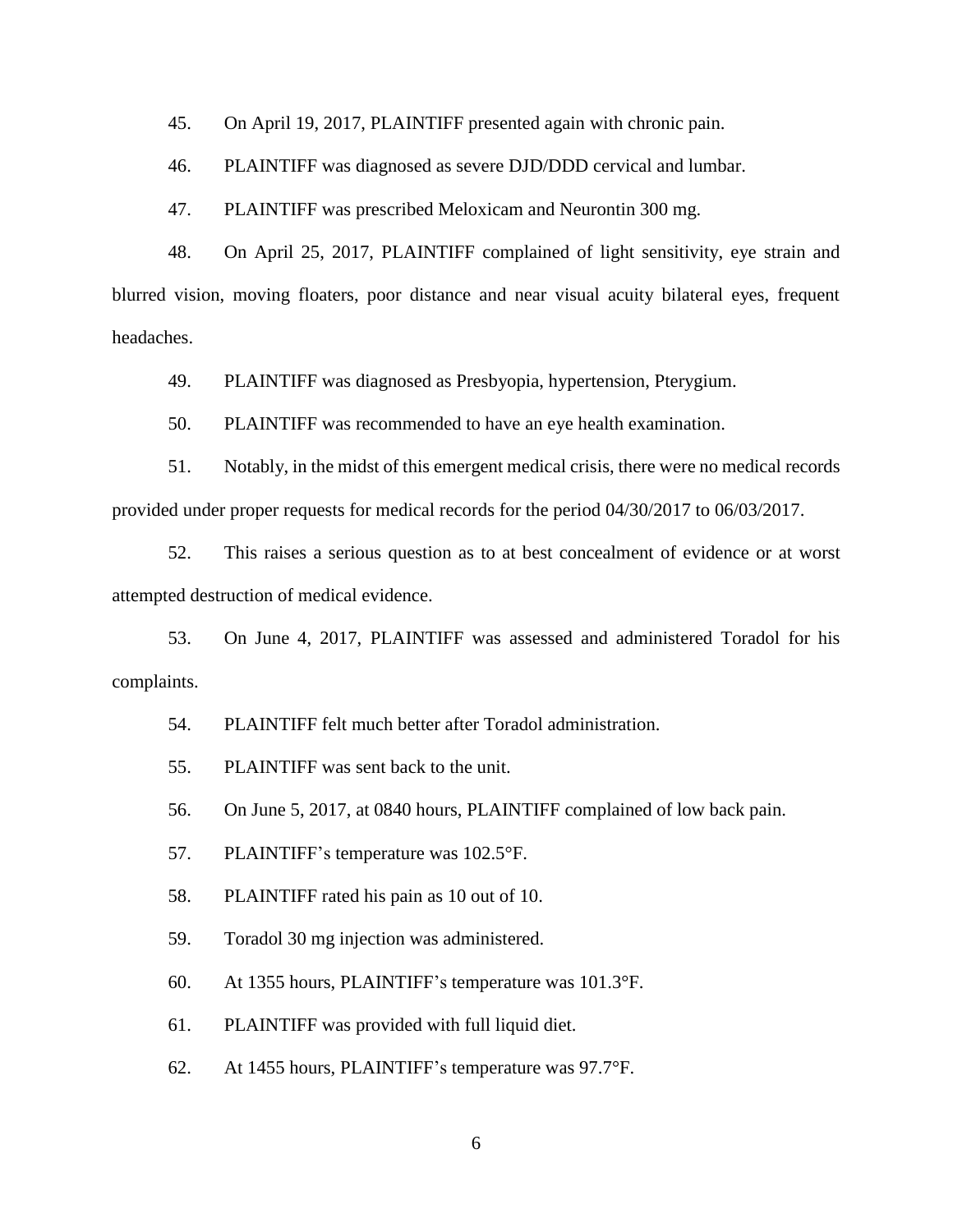63. On June 6, 2017, PLAINTIFF was assessed by Omar Izquierdo, M.D. at NMCD for low back pain.

64. PLAINTIFF complained of low back pain for 6 days radiating with both legs, with fever and difficulty urinating since yesterday.

65. PLAINTIFF was unable to ambulate, tender and wheel chair bound.

66. PLAINTIFF was diagnosed as chronic low back pain, fever/URI/probable pneumonia.

67. PLAINTIFF was advised to discontinue Bactrim.

68. PLAINTIFF was prescribed Zithromax 250 x 2 Thrice Daily (TID) now then 1 Four Times Daily (QID) for 4 days.

69. PLAINTIFF's WBC was elevated to 9.8.

70. Decision was made to transfer PLAINTIFF to the ER for further evaluation and treatment.

71. On June 6, 2017, at 1906 hours, PLAINTIFF presented to Emergency Room of Cibola General Hospital with complaints of low back pain, fever, chills since 1 week.

72. On June 7, 2017, a decision was made to transfer PLAINTIFF to University of New Mexico Hospital Health Sciences Center (UNMH) for a higher level of care.

73. On June 7, 2017, PLAINTIFF transported to Emergency Room of UNMH with complaints of worsening back pain radiating to both legs and fever.

74. Following an MRI, PLAINTIFF was diagnosed with acute lumbar diskitis and possible early epidural abscess.

75. PLAINTIFF was admitted to inpatient telemetry unit.

76. PLAINTIFF was unable to raise his legs secondary to pain.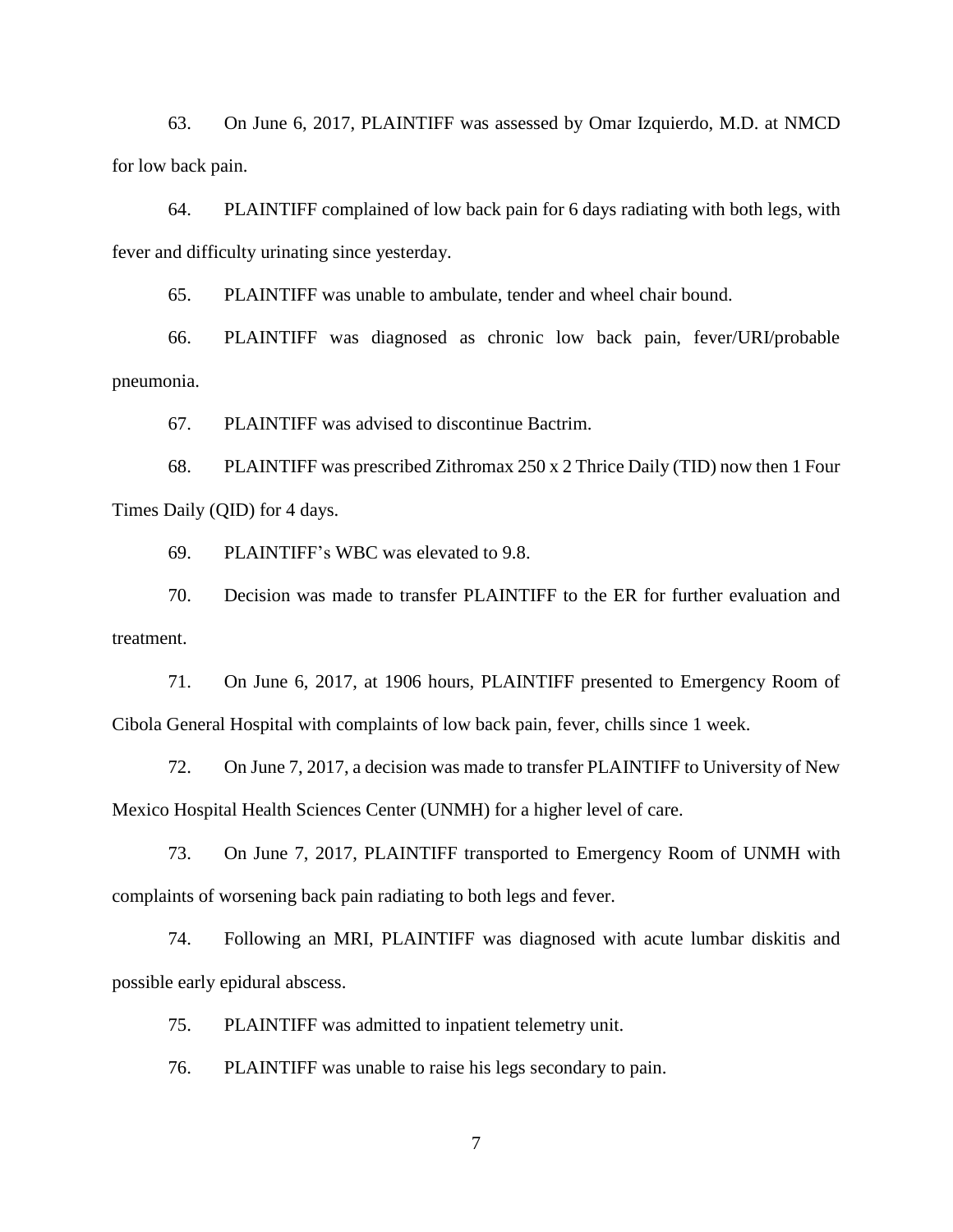77. PLAINTIFF's MRI was reviewed. It was recommended to admit PLAINTIFF for antibiotic treatment.

78. From June 8, 217 to June 19, 2017, PLAINTIFF underwent intensive antibiotic treatment.

79. On June 17, 2017, PLAINTIFF was able to get up and took shower.

80. PLAINTIFF's pain was very well controlled with pain medication regimen.

81. On June 19, 2017, PLAINTIFF was discharged back to prison in stable condition.

82. PLAINTIFF was advised to continue Vancomycin 1.25 g every 12 hours and Cefazolin 2 g every 8 hours until July 26, 2017.

83. From June 19, 2017 to June 25, 2017, PLAINTIFF was incarcerated at NMCD.

84. On June 25, 2017, PLAINTIFF was noted with elevated heart rate and BP with worsening low back pain.

85. PLAINTIFF was transported back to UNMH for management of worsening low back pain.

86. From June 25, 2017 to July 6, 2017, PLAINTIFF was hospitalized at UNMH for management of his worsening low back pain.

87. MRI of PLAINTIFF's lumbar spine on June 26, 2017 revealed worsening discitis/osteomyelitis at L4-5 level.

88. PLAINTIFF again underwent antibiotic therapy.

89. PLAINTIFF was continued on Vancomycin 1.25 g every 12 hours and Cefazolin 2 g every 8 hours.

90. On June 27, 2017, PLAINTIFF underwent uneventful CT-guided biopsy of the L4- 5 destructive process.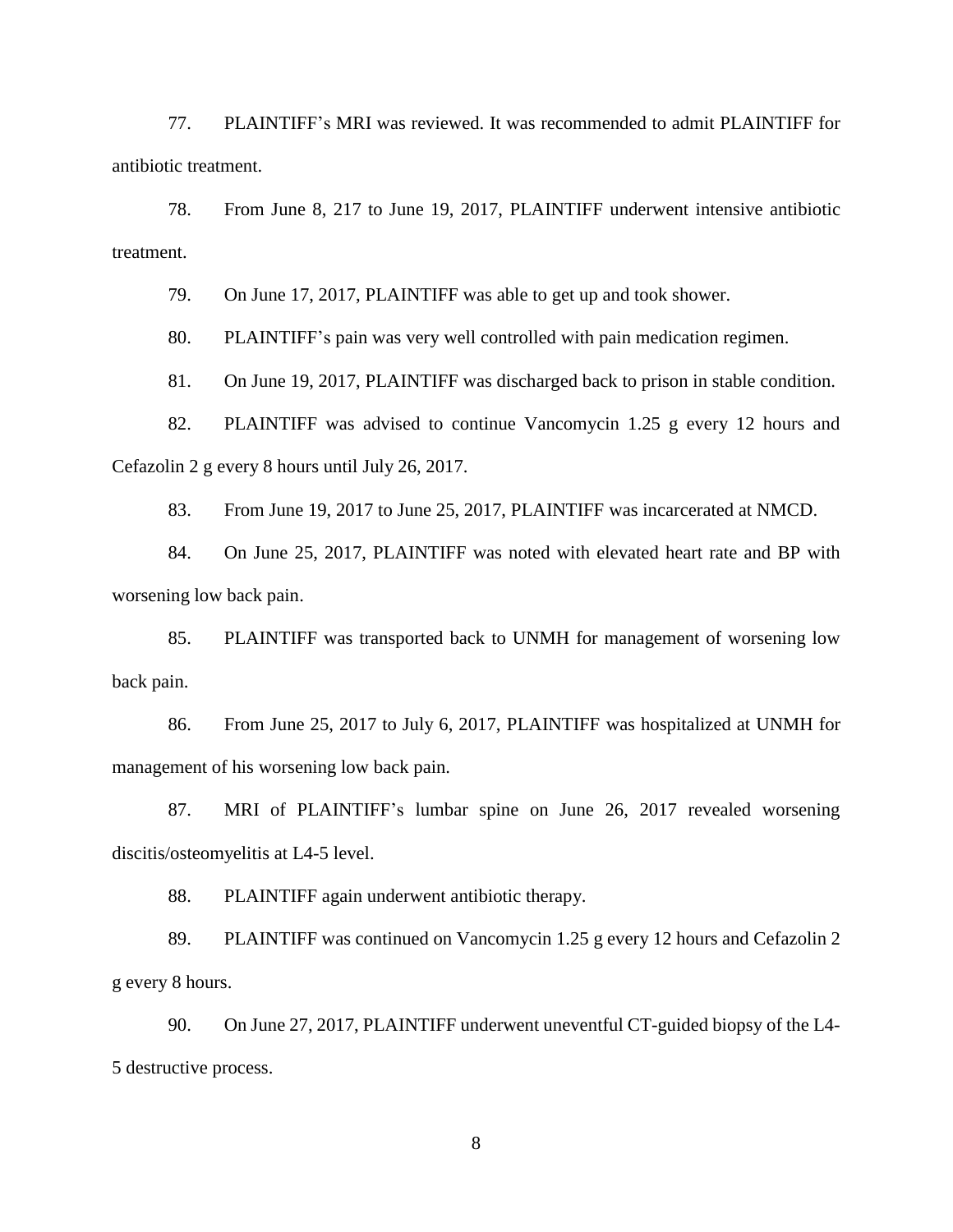91. On June 29, 2017, PLAINTIFF's pathology report revealed acute osteomyelitis of L4/5 vertebral end plate/disc.

92. On July 3, 2017, MRI of PLAINTIFF's lumbar spine revealed discitis osteomyelitis centered at L4-5 with epidural and retroperitoneal phlegmon and decrease in size in non-enhancing ventral epidural abscess component.

93. On July 6, 2017, PLAINTIFF was discharged back to prison with Daptomycin 850 mg IV daily + Moxifloxacin 400 mg PO daily.

94. From June 7, 2017 to June 19, 2017, PLAINTIFF was hospitalized at UNMH for management of epidural abscess. From June 19, 2017 to June 25, 2017, PLAINTIFF was incarcerated at NMCD.

95. From June 25, 2017 to July 6, 2017, PLAINTIFF was hospitalized at UNMH for management of his worsening low back pain.

96. As a result of the grossly negligent, reckless, willful and wanton denial of proper medical care to PLAINTIFF, he spent a total of 24 days in the hospital.

97. After the first 13 days, PLAINTIFF had improved to the point of being released back to NMCD custody only to have his infections again neglected which resulted in an additional 11 days in the care of UNMH.

98. The total bills for UNMH for the care of Mr. Finch were \$88,927.65.

99. Upon information and belief, the UNMH bills were covered by Medicaid and/or Medicare.

100. CENTURION DEFENDANTS deviated from the standard of care as follows:

a. Failure to perform adequate physical examination;

b. Failure to properly monitor PLAINTIFF's medical conditions.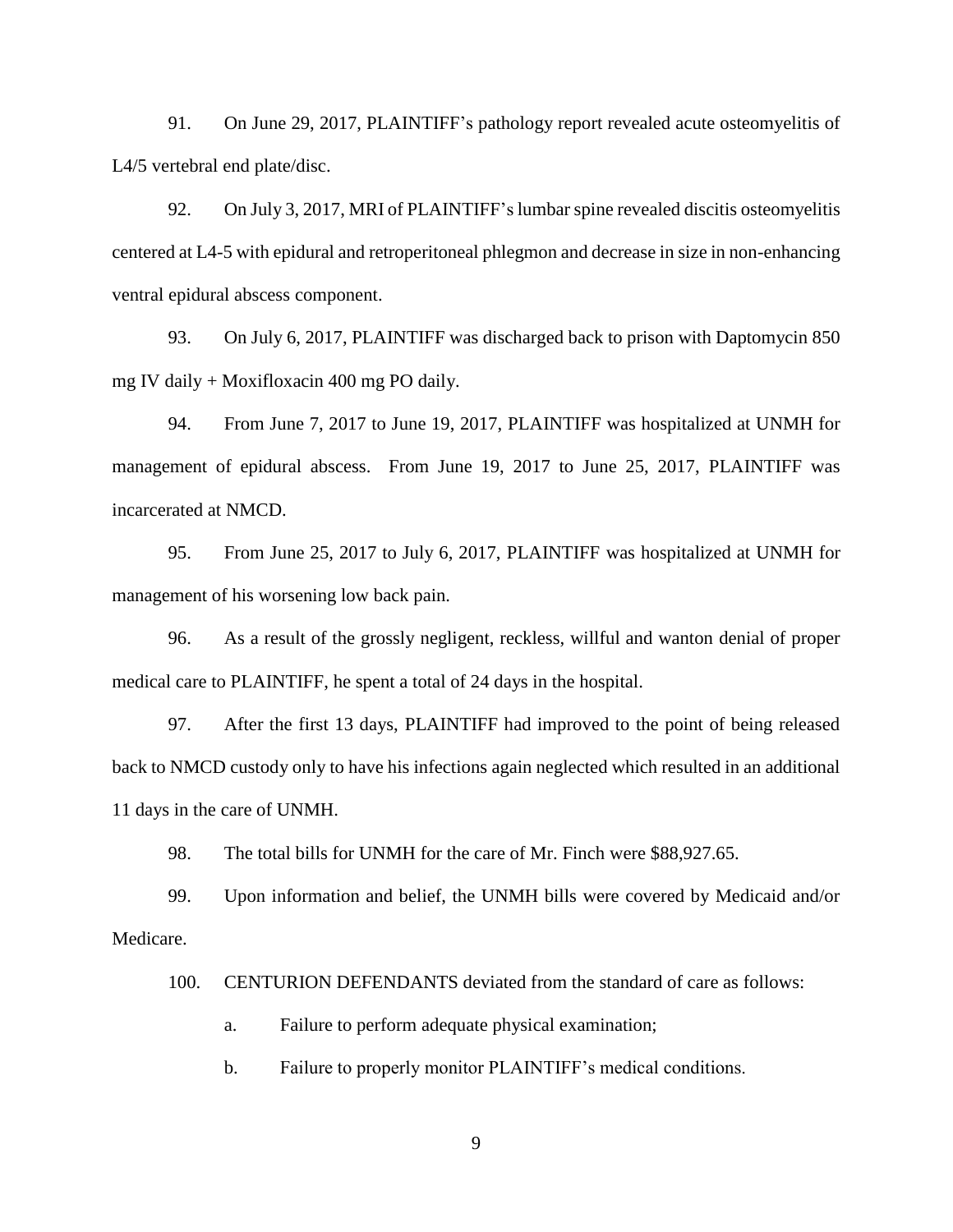c. Failure to refer PLAINTIFF for higher/specialty care in timely manner; and

d. Significant and inexcusable delay in the diagnosis of the following conditions detected upon admission to UNMH:

- 1) acute lumbar diskitis and possible early epidural abscess,
- 2) Upon discharge back to NMCD custody, the development of worsening discitis and osteomyelitis.

101. As a result of the above-stated reckless, willful and wanton violations in the standard of care, PLAINTIFF suffered serious, significant and permanent harm.

102. The State of New Mexico and NMCD have a non-delegable duty to provide for proper, necessary and competent medical care for all inmates in the care of NMCD.

103. NMCD is responsible, on behalf of the State of New Mexico, for the provision of proper, necessary and competent medical care of NMCD inmates, including those at the NWNMCF and for PLAINTIFF.

104. NMCD contracted with CENTURION for the provision of medical services to NMCD inmates.

105. CENTURION, by the terms of the General Services Contract, #16-770-1300-0097 (hereinafter "GSC"), was contracted by NMCD for the purposes of providing medical care to inmates in the NMCD prison system, including PLAINTIFF.

106. The term of the GSC began on June 1, 2016 and continues to the present.

107. By contract with the State of New Mexico, CENTURION is responsible for medical care to inmate patients at the NWNMCF, including PLAINTIFF.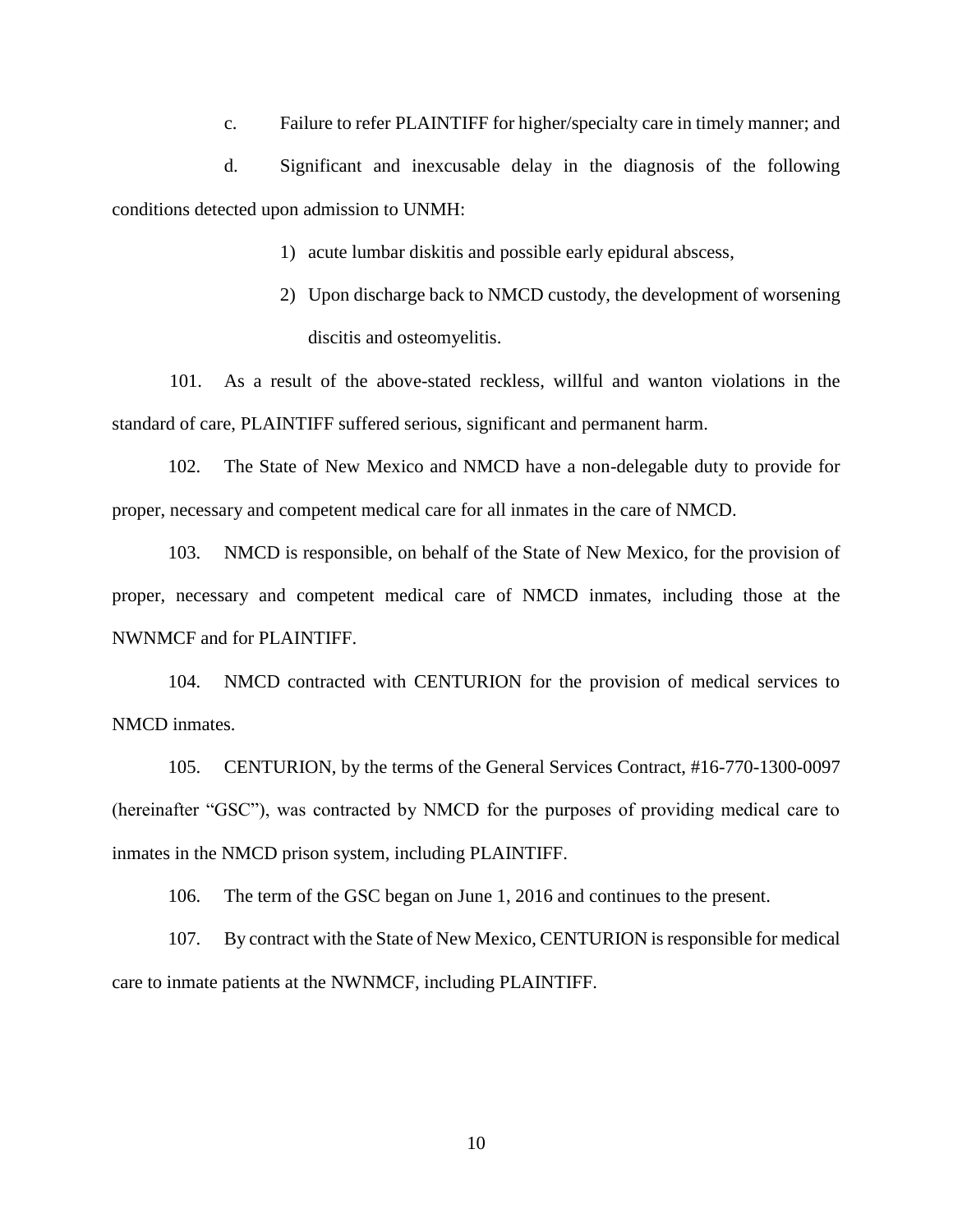108. The GSC delegation of responsibility for medical care to NMCD inmates does not lessen the duties of the State of New Mexico or NMCD to insure proper, necessary and competent medical care to NMCD inmates.

109. NMCD's duty to provide proper, necessary and competent medical care to NMCD inmates remains intact despite the assignment of said duties to outside contractors, including CENTURION.

110. NMCD DEFENDANTS failed to enforce critical terms of the GSC essential to the protection of the health and safety of NMCD inmates.

111. NMCD DEFENDANTS failed to hold CENTURION to the standards of the ACA or NCCHC.

112. NMCD DEFENDANTS failed to hold CENTURION to the standard of care under New Mexico law.

113. NMCD DEFENDANTS failed to establish any standard of care for CENTURION's provision of medical care for NMCD inmates.

114. NMCD DEFENDANTS failed to properly oversee, monitor, supervise and manage CENTURION's operation of medical facilities and provision of medical services to NWNMCF inmates, including PLAINTIFF.

115. NMCD DEFENDANTS failed to take corrective action against CENTURION despite clear knowledge of the negligent and reckless provision of medical care by CENTURION.

116. Instead, in conspiracy with CENTURION, NMCD routinely denies medical grievances and, upon information and belief, has not found in favor of an inmate since at least 2012. David Jablonski and Anthony Romero were responsible and did set the tone, customs and standards for the routine denial of inmate medical care.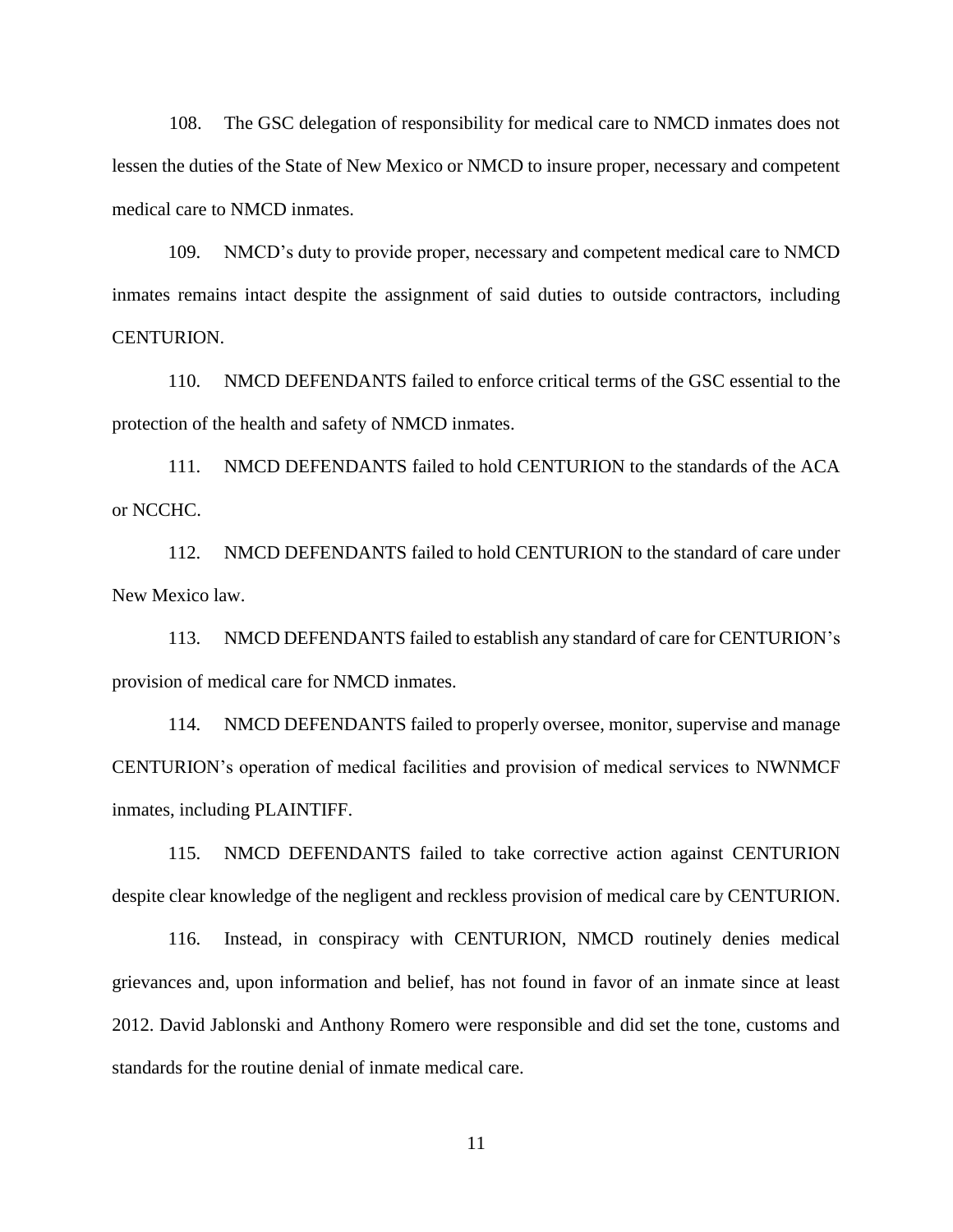117. David Jablonski and Anthony Romero breached their responsibilities for overseeing the provision of the medical care under the GSC with CENTURION.

118. David Selvage, as Health Services Administrator, breached his responsibilities for management of medical services, including oversight and enforcement of the GSC.

119. Orion Stradford, as Bureau Chief, was directly responsible for the oversight and management of the GSC.

120. Orion Stradford breached his duties to properly manage the GSC, allowing CENTURION to repeatedly violate the medical standards under the ACA, NCCHC and New Mexico law.

121. Steve Madrid, as the Grievance Manager Administrator, has created, implemented and maintained a grievance process that routinely denies the Due Process rights of inmates to administrative remedies.

122. Steve Madrid did so create, implement and maintain said defective grievance process for the purpose of denying inmates their rights to adequate medical care.

123. The collective behavior of the aforementioned NMCD DEFENDANTS in conspiracy with CENTURION and MHM has led to the routine denial of basic medical care to inmates, including PLAINTIFF.

124. The collective behavior of the aforementioned NMCD DEFENDANTS in conspiracy with CENTURION and MHM has led to the routine denial of basic infection control among inmates, including PLAINTIFF.

125. The collective behavior of the aforementioned NMCD DEFENDANTS in conspiracy with CENTURION and MHM has led to the routine denial of basic minimal healthcare.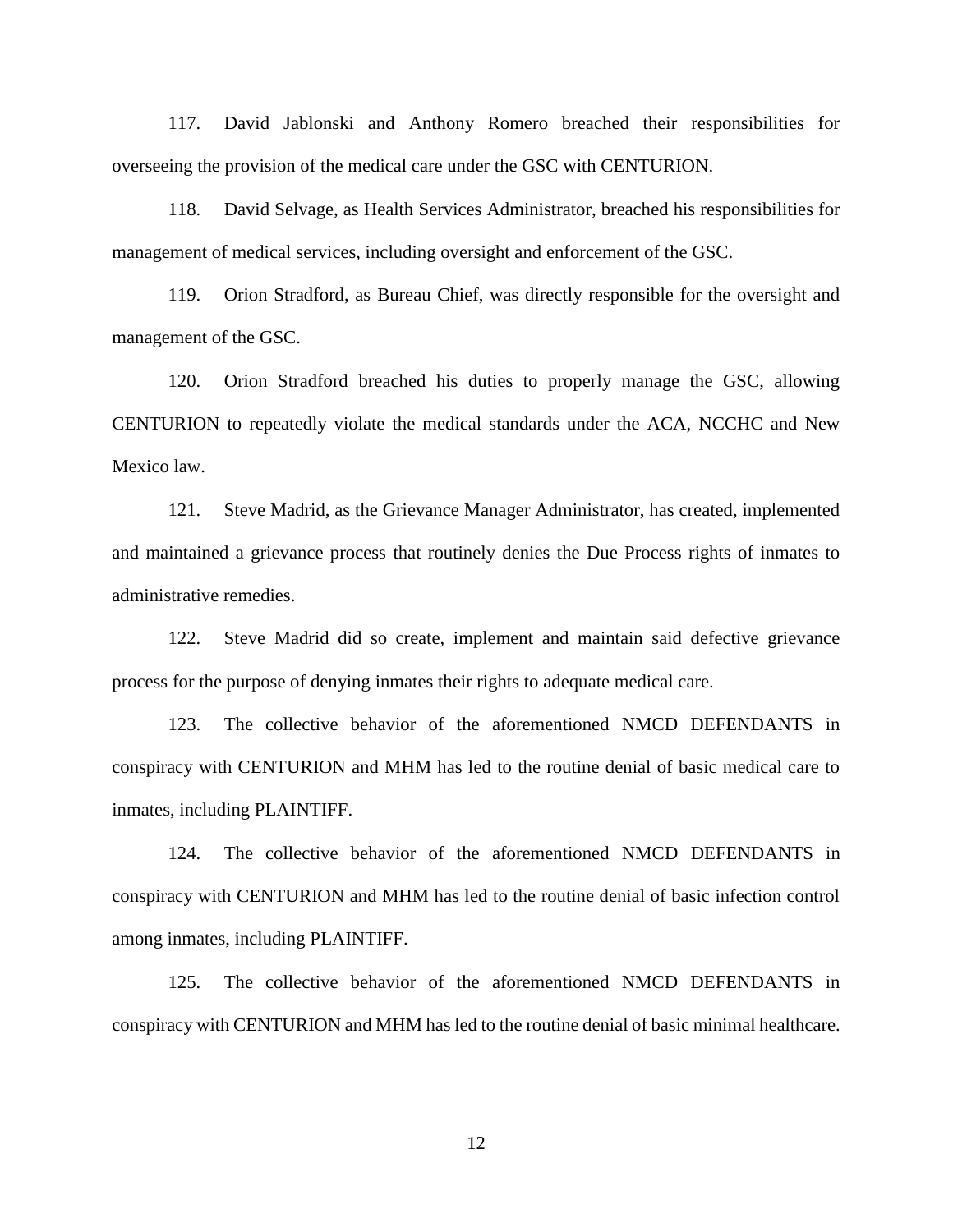126. The collective behavior of the aforementioned NMCD DEFENDANTS in conspiracy with CENTURION and MHM has led to the routine denial of basic infection control.

127. The collective behavior of the aforementioned NMCD DEFENDANTS in conspiracy with CENTURION and MHM has led to a failure to provide basic infection control, which has led to multiple very serious spinal infections to include multiple cases of diskitis, osteomyelitis, and sepsis.

128. These repeated inmate infections have resulted in extensive and permanent injuries to inmates, including PLAINTIFF, and at least one death.

129. These cases of spinal diskitis, osteomyelitis, and sepsis represent a pattern of severe, callous, wanton, willful and deliberate indifference to the health, safety and lives of inmates, including PLAINTIFF.

130. ACA Mandatory Standard 4-4351 requires that there be a written plan for 24-hour emergency medical, dental and mental health services available.

131. ACA Mandatory Standard 4-4359 requires that there is a plan in place for the treatment of offenders with chronic conditions.

132. ACA Mandatory Standard 4-4359 requires that chronic care treatment plans for offenders must address the monitoring of medications, laboratory testing, the use of chronic care clinics, health record forms, and the frequency of specialist consultation and review.

133. ACA Mandatory Standard 4-4362 requires intake medical screenings for offender transfers, excluding intra-system transfers, and commences upon offender arrival at the facility.

134. ACA Mandatory Standard 4-4362 requires that medical screenings for offender transfers be performed by health-trained or qualified health care personnel.

135. ACA Mandatory Standard 4-4362 requires that all medical screenings for inmate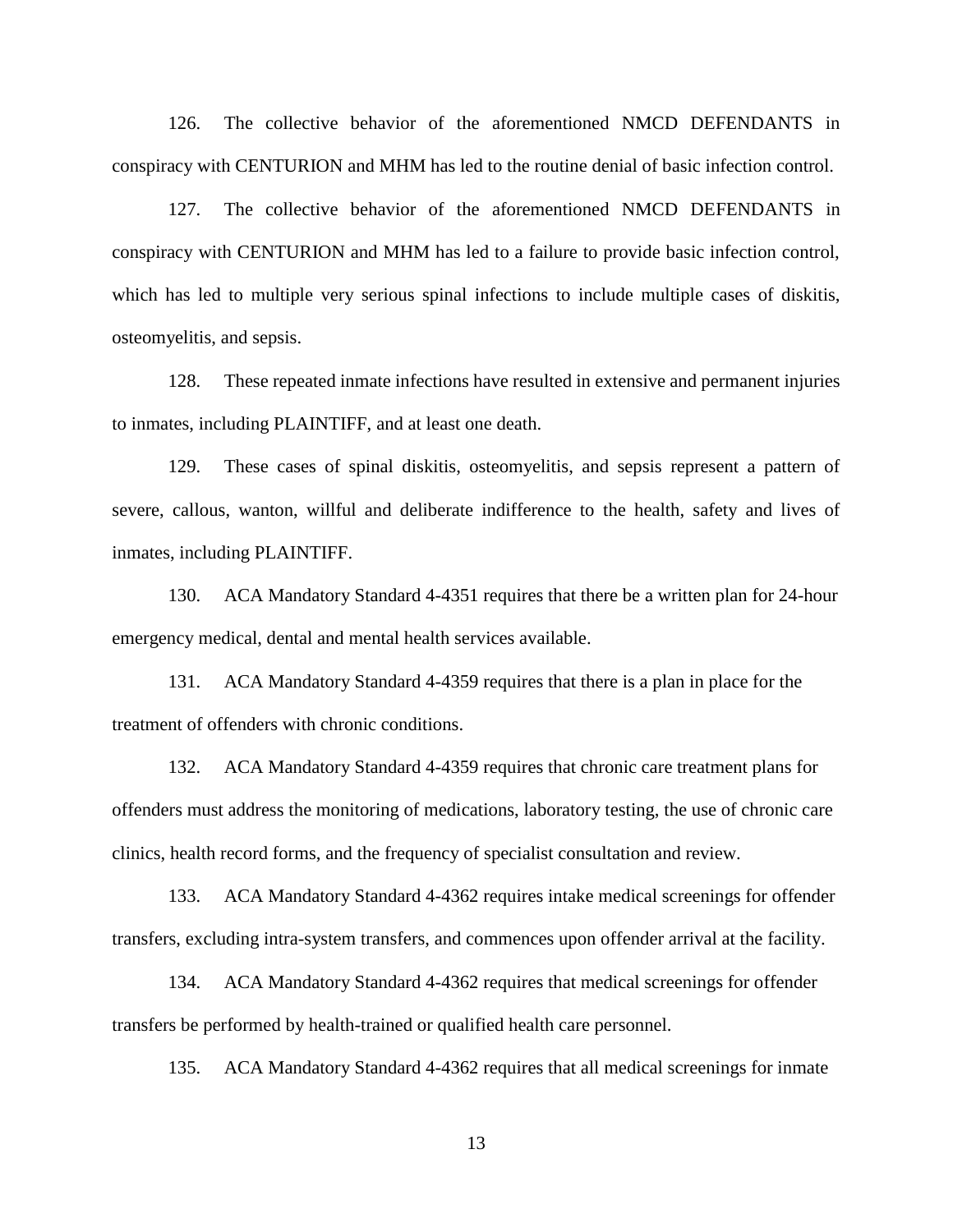transfers be recorded on a screening form approved by the health authority.

136. ACA Mandatory Standard 4-4365 requires that a comprehensive health appraisal be completed for each offender, excluding Intra-system transfers, after arrival at the facility.

137. ACA Mandatory Standard 4-4380 requires that the facility has a designated health authority with responsibility for on-going health care services pursuant to a written agreement, contract or job description.

138. ACA Mandatory Standard 4-4381 requires that the clinical decisions be the sole province of the responsible physician and will not be countermanded by non-clinicians.

139. ACA Mandatory Standard 4-4382 requires that facility health care services be provided by qualified health care personnel.

140. ACA Mandatory Standard 4-4382 requires that the duties and responsibilities of facility qualitied health care personnel be governed by written job descriptions and those are on file at facility and approved by health authority.

141. ACA Mandatory Standard 4-4382 requires that if offenders are treated by health care personnel other than a licensed provider that the care is provided pursuant to written standing or direct orders by personnel authorized by law.

142. NCCHC Essential Standard P-E-03 requires that a transfer screening be performed by qualified health professionals on all intra-system transfers.

143. NCCHC Essential Standard P-E-03 requires that all aspects of the standard are addressed by written policy and defined procedures.

144. NCCHC Essential Standard P-E-O4 requires that inmates receive an initial health assessment.

145. NCCHC Essential Standard P-E-04 requires that all positive findings (i.e., history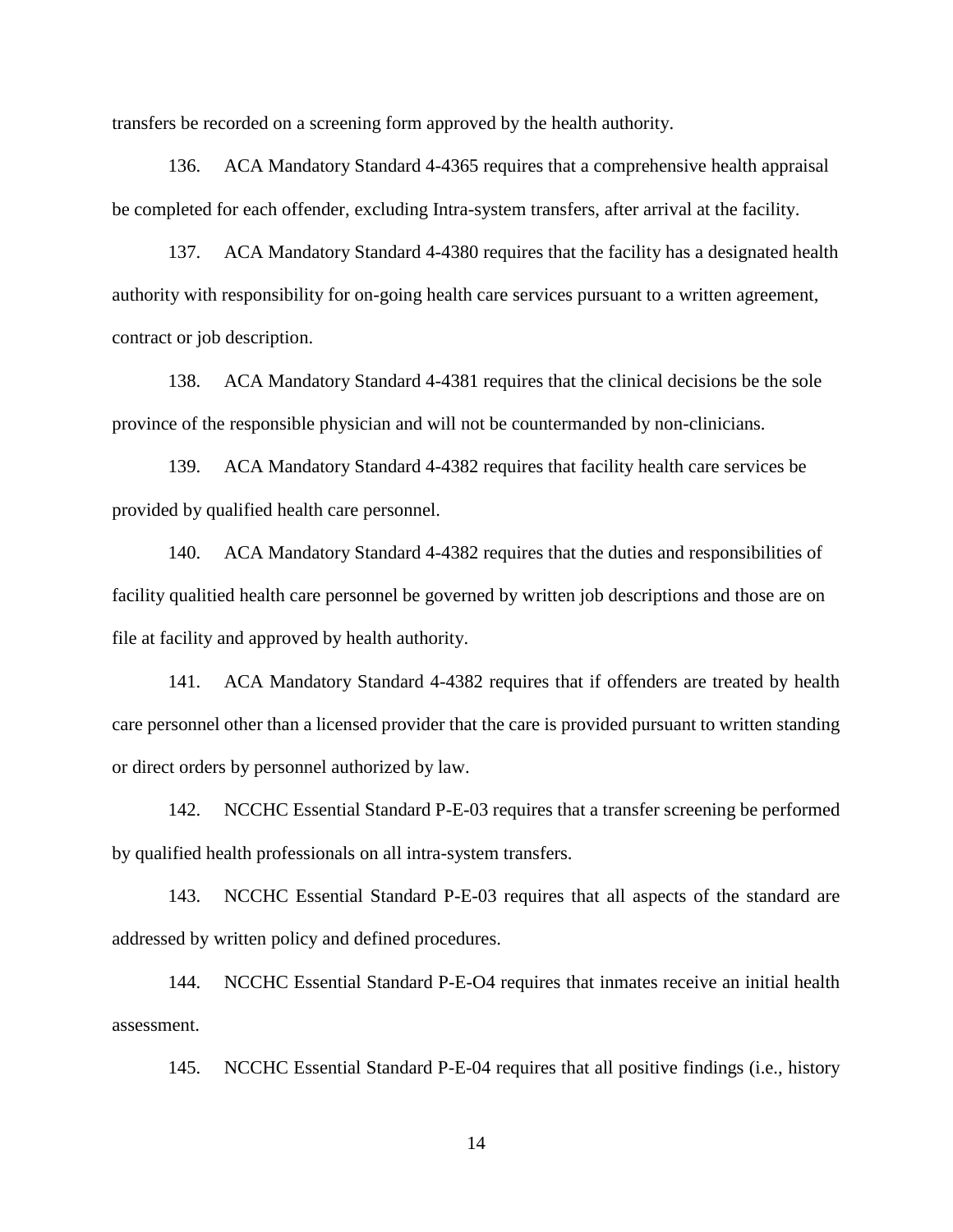and physical, screening, and laboratory) are reviewed by treating clinician.

146. NCCHC Essential Standard P-E-04 requires that all positive findings have developed diagnostic and therapeutic plans for each problem as clinically indicated.

147. NCCHC Essential Standard P-E-04 requires that all aspects of the standard are addressed by written policy and defined procedures.

148. NCCHC Essential Standard P-E-08 requires that the facility provides 24-huor emergency medical, dental, and mental health services.

149. NCCHC Essential Standard P-E-12 requires that all aspects of care are coordinated and monitored from admission to discharge.

150. NCCHC Essential Standard P-E-12 requires clinician orders are evidence-based and are implemented in a timely manner.

151. NCCHC Essential Standard P-E-12 requires that all aspects of the standard are addressed by written policy and defined procedures.

152. NCCHC Essential Standard P-G-01 requires that patients with chronic diseases are identified.

153. NCCHC Essential Standard P-G-01 requires that patients with chronic diseases be enrolled in a chronic disease program (to decrease frequency and severity of symptoms, prevent progression and complication and foster improved function).

154. NCCHC Essential Standard P-G-01 requires that the responsible physician established and annually approves clinical protocols consistent with *national clinical practice guidelines.*

155. NCCHC Essential Standard P-G-01 requires that documentation in the medical record confirm that clinicians are following chronic disease protocols.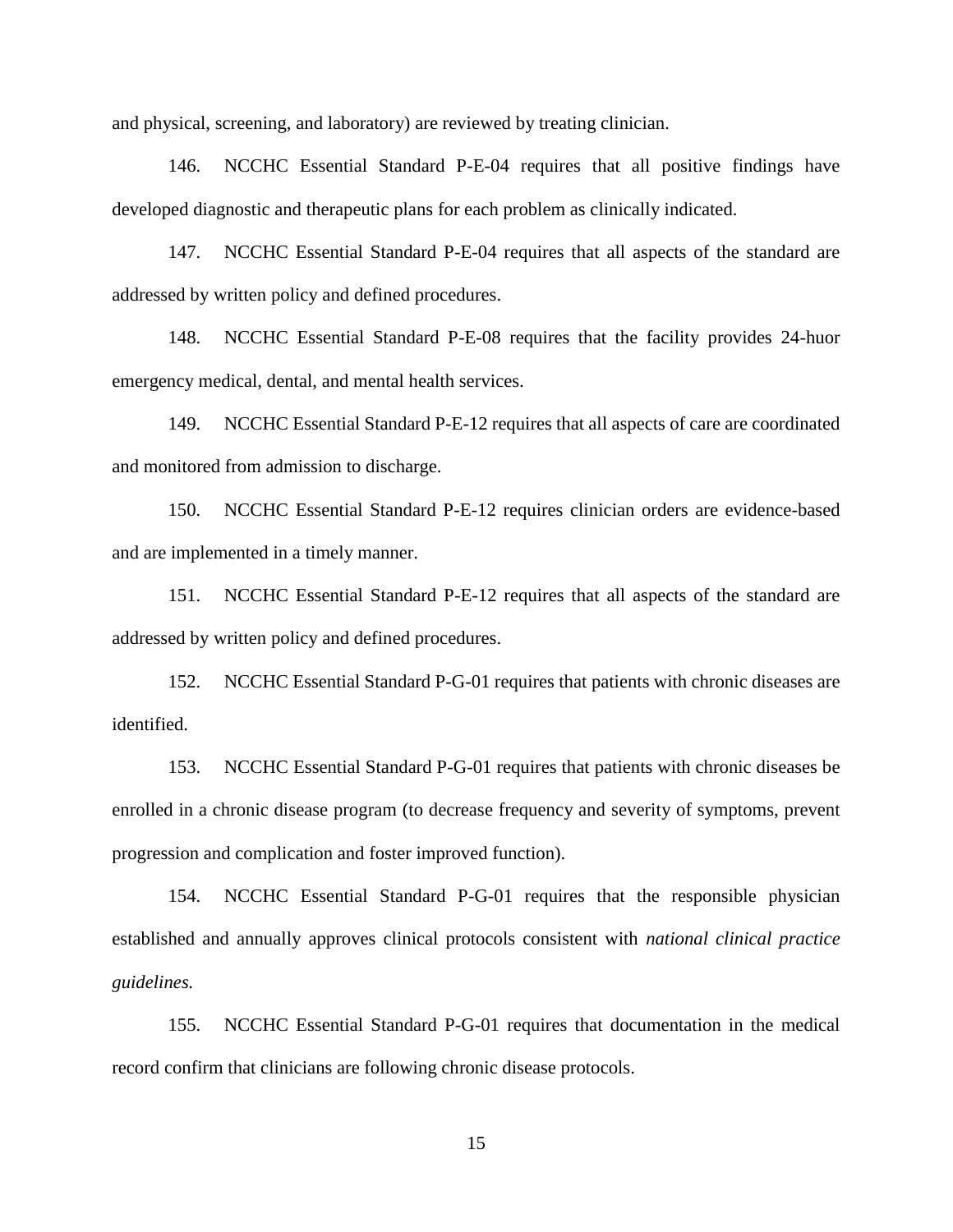156. NCCHC Essential Standard P-G-01 requires that all aspects of the standard are addressed by written policy and defined procedures.

157. NCCHC Essential Standard P-G-02 requires that a proactive program exist that provides care for special needs patients who require close medical supervision and multidisciplinary care.

158. NCCHC Essential Standard P-G-02 requires that individual treatment plans are developed by a physician or other qualified clinician at the time the condition is identified and updated when warranted.

159. NCCHC Essential Standard P-G-02 requires that all aspects of the standard are addressed in written policy and defined procedure.

# **COUNT I MEDICAL MALPRACTICE AND NEGLIGENCE (CENTURION DEFENDANTS)**

160. PLAINTIFF incorporates by reference as if fully set forth herein, each and every allegation contained in the paragraphs above.

161. In undertaking the diagnosis, care and treatment of PLAINTIFF, CENTURION, its employees, staff and agents were under a duty to possess and apply the knowledge, skill, and care that is used by reasonably well-qualified healthcare providers in the local community.

162. CENTURION, its employees, staff and agents breached their duties and were negligent in the management of PLAINTIFF's health and well-being.

163. CENTURION's negligence, errors, acts and omissions include, but are not limited to: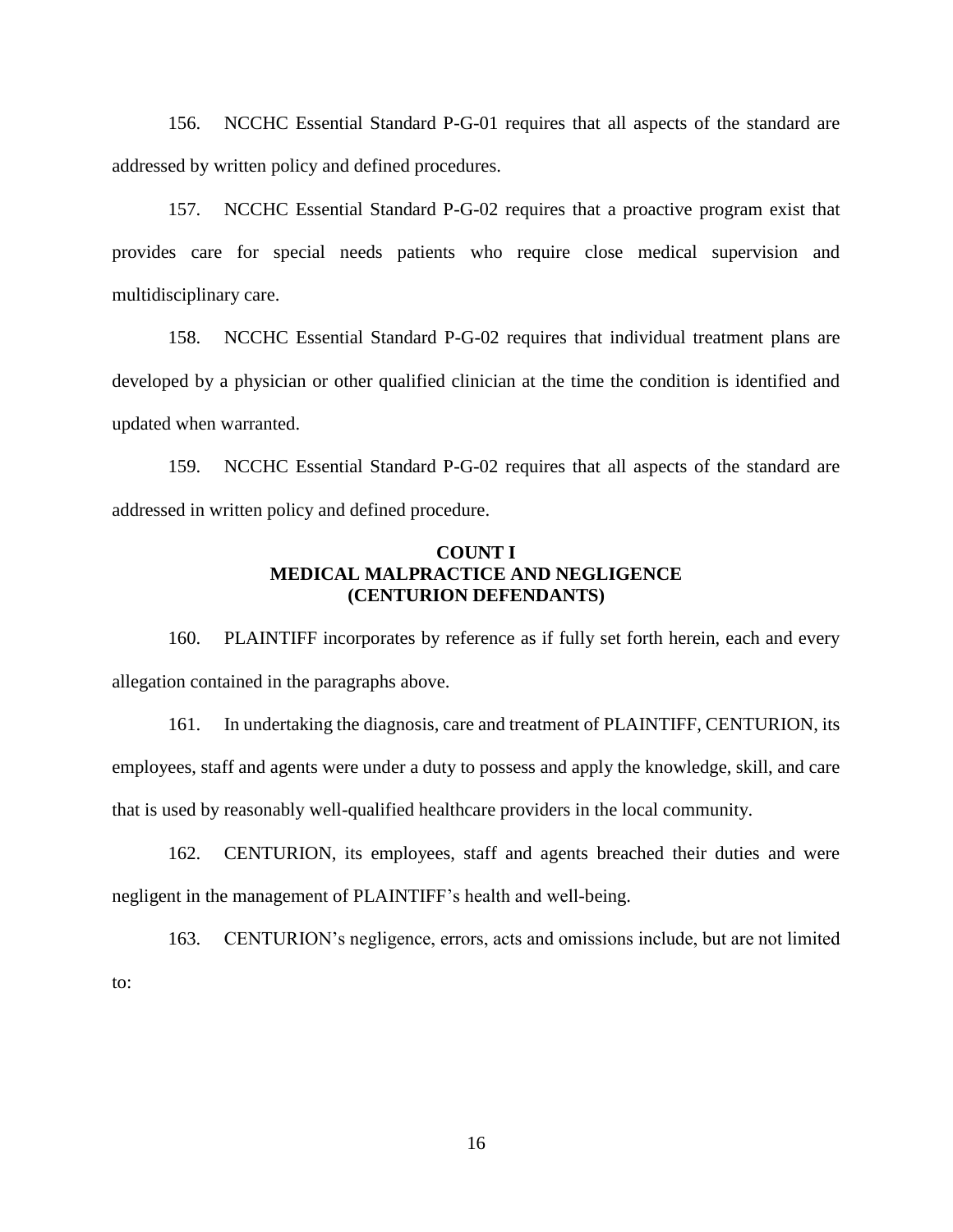a. Failure to establish, maintain and enforce infection control guidelines and standards;

b. Failure to evaluate, treat and manage PLAINTIFF's spinal infection;

c. Failure to take the reasonable steps to acquire proper treatment of PLAINTIFF;

d. Failure to refer PLAINTIFF to appropriate specialists;

e. Failure to develop, employ, and follow appropriate policies and procedures with regard to the assessment, treatment, and management PLAINTIFF's spinal infection;

f. Failure to provide PLAINTIFF with necessary and proper pain management; and

g. Failure to protect and preserve the health of PLAINTIFF.

164. As a direct and proximate result of the negligent acts and omissions CENTURION, its employees, staff and agents, PLAINTIFF suffered a rapid and significant deterioration in his health, along with physical, emotional, and psychological pain and suffering not presently determinable, but to be proven at the time of trial.

165. CENTURION, its employees, staff and agent's failures to assess, treat and manage PLAINTIFF's spinal infection was reckless and wanton with utter disregard for the safety and welfare of PLAINTIFF, for which PLAINTIFF is entitled to punitive damages.

# **COUNT II NEGLIGENCE (All Defendants)**

166. PLAINTIFF incorporates by reference as if fully set forth herein, each and every allegation contained in the paragraphs above.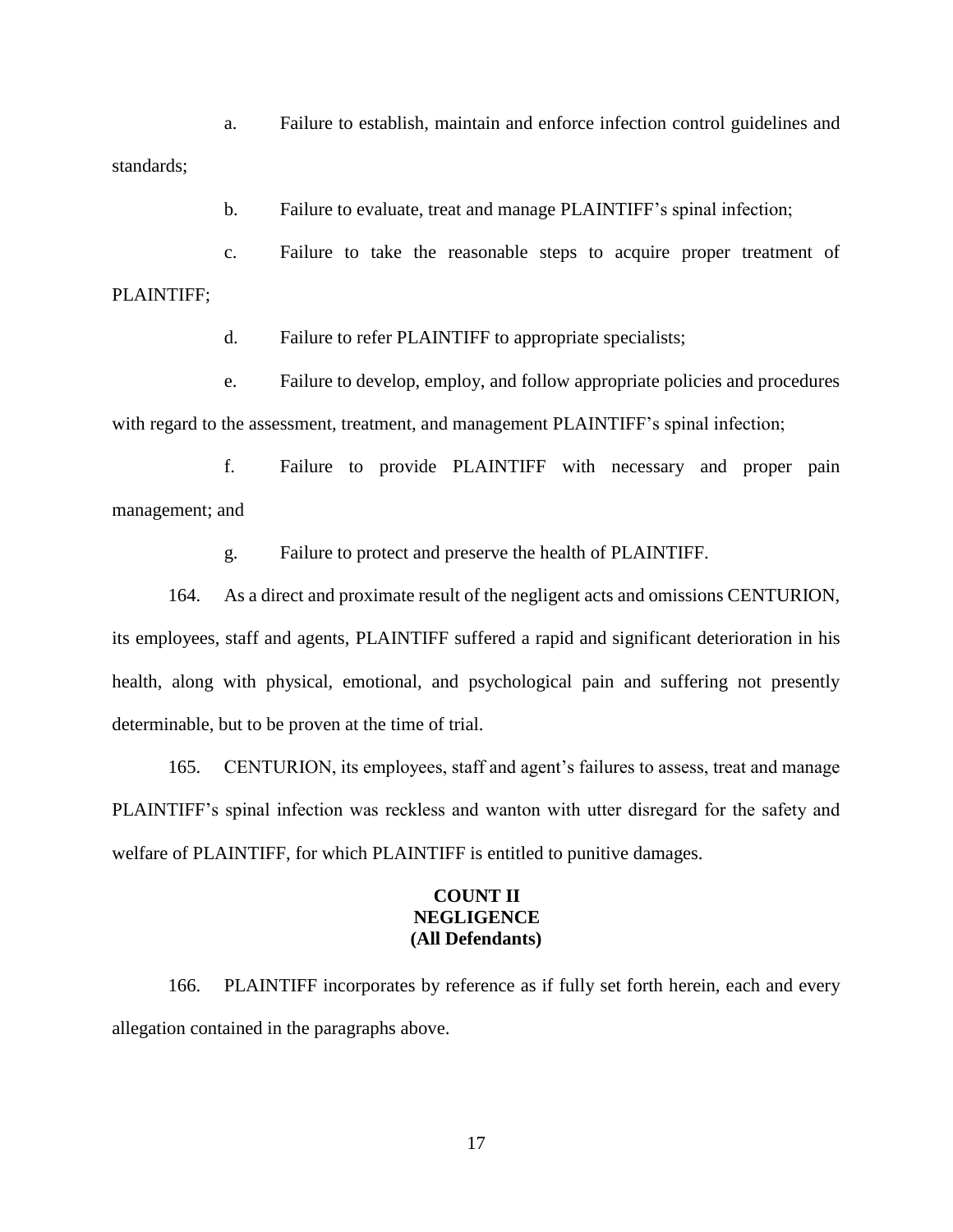167. NMCD DEFENDANTS negligently failed to oversee CENTURION in the provision of medical care to NMCD inmates, which contributed to PLAINTIFF's injuries.

168. NMCD DEFENDANTS failed to take corrective action against CENTURION in clear face of recurrent and consistent negligent and reckless medical care to NMCD inmates which contributed to PLAINTIFF's injuries.

169. NMCD and CENTURION are entrusted with the medical care of New Mexico inmates who have no other source of medical care.

170. CENTURION's medical staff at NWNMCF lacked sufficient expertise to assess, treat and manage PLAINTIFF's health conditions.

171. CENTURION has a duty under the GSC, ACA and NCCHC to properly refer PLAINTIFF to be seen by a physician who could effectively treat him.

172. NMCD DEFENDANTS negligently failed to enforce critical terms of the GSC, including but not limited to, failure to compel NWNMCF and/or CENTURION to obtain accreditation by the ACA and NCCHC which contributed to PLAINTIFF's injuries.

173. NMCD DEFENDANTS negligently failed to ensure that CENTURION hire, train and supervise its medical providers, staff, employees and agents.

174. NMCD DEFENDANTS negligently failed to ensure that CENTURION hire competent medical providers, employees, staff and agents.

175. NMCD DEFENDANTS negligently, intentionally and knowingly interfered in the inmate grievance process with a pattern and practice of routine denial of medical grievances without due consideration of the facts and circumstances of the grievances, which contributed to PLAINTIFF's injuries.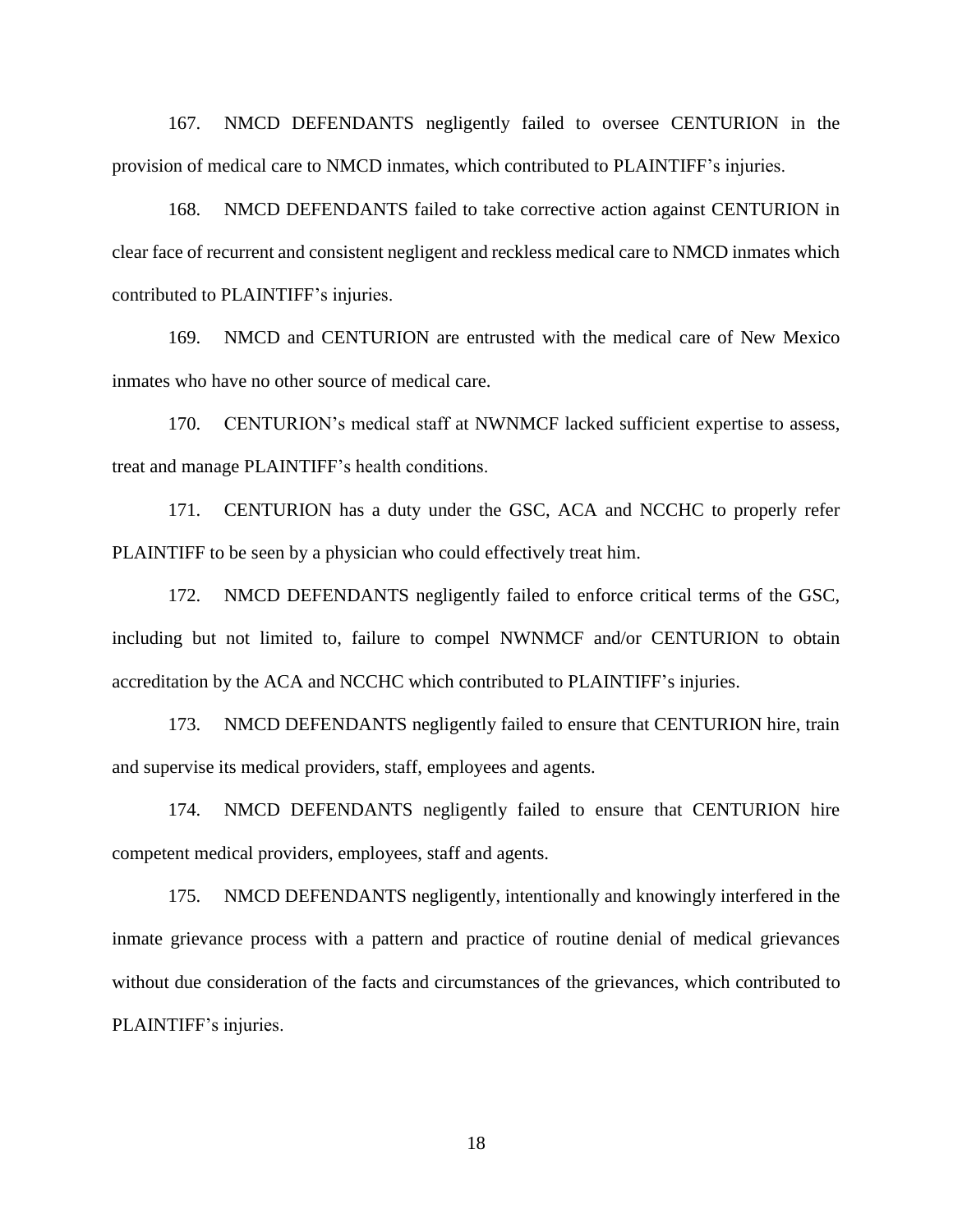176. NMCD DEFENDANTS negligently failed to hold CENTURION to standards and guidelines of the ACA or NCCHC.

177. NMCD DEFENDANTS negligently failed to hold CENTURION to the medical standard of care established under New Mexico law, which contributed to PLAINTIFF's injuries.

178. NMCD DEFENDANTS negligently failed to establish or enforce any standards at all for CENTURION's provision of proper, necessary and competent medical care to NMCD inmates.

179. As a result of the foregoing, PLAINTIFF has suffered serious and permanent physical injuries, pain and suffering, and severe psychological and emotional distress, for which PLAINTIFF is entitled to damages.

# **COUNT III NEGLIGENT OPERATION OF A MEDICAL FACILITY (CENTURION DEFENDANTS)**

180. PLAINTIFF incorporates by reference as if fully set forth herein, each and every allegation contained in the paragraphs above.

181. CENTURION is entrusted with the medical care of inmates who have no other source of medical care by contract with the State of New Mexico and NMCD.

182. CENTURION employees, staff and agents were unqualified to care for spinal infection, and yet refused to refer PLAINTIFF to specialists.

183. CENTURION DEFENDANTS were negligent in failing to properly assess, treat and manage PLAINTIFF's spinal infection.

184. CENTURION DEFENDANTS were negligent in failing to properly refer PLAINTIFF to be seen by a physician who could effectively treat PLAINTIFF.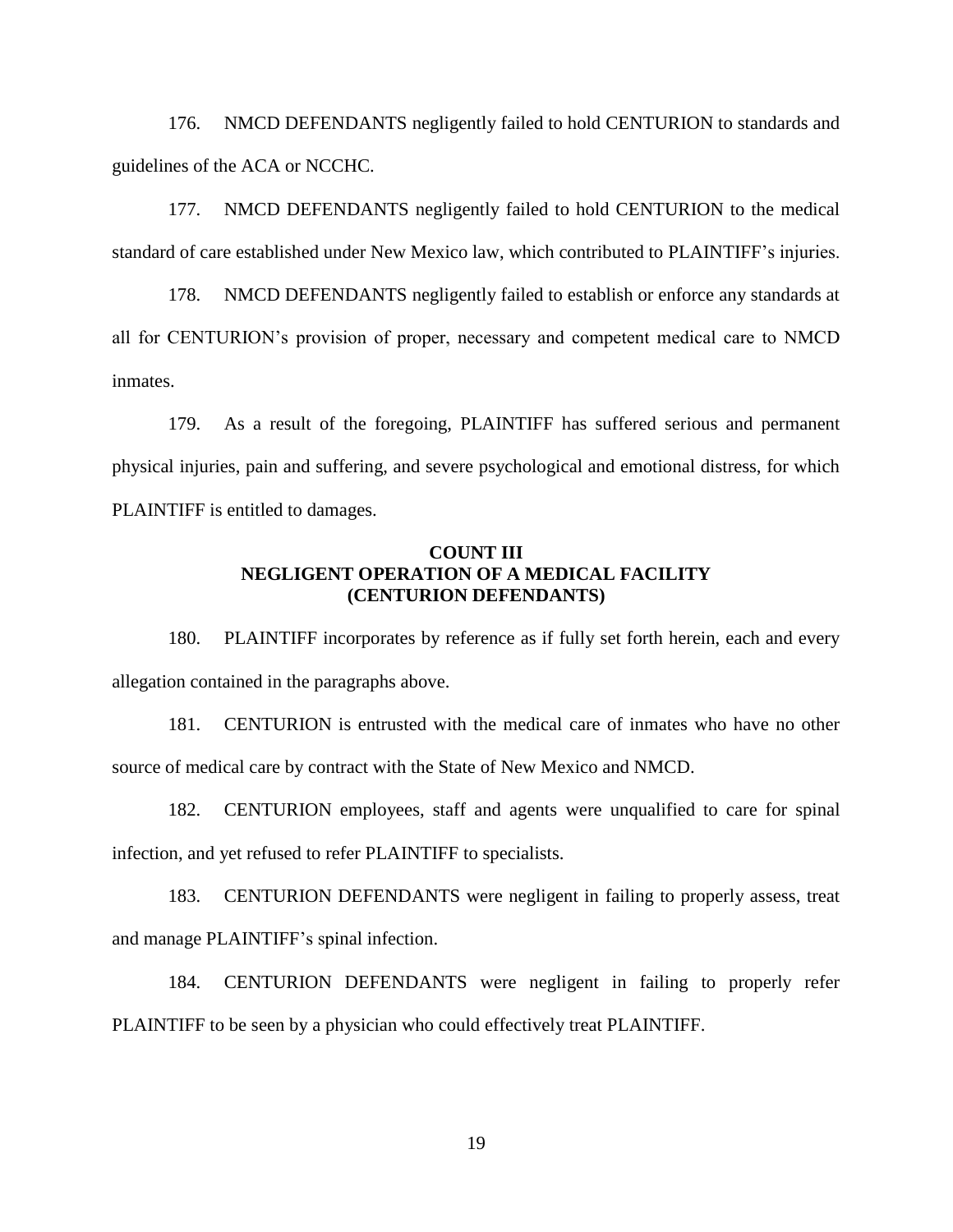185. By failing to either: (1) properly treat PLAINTIFF's medical conditions, or (2) properly refer PLAINTIFF to be seen by a physician who could effectively treat PLAINTIFF, CENTURION DEFENDANTS breached their duty to medically treat PLAINTIFF in a reasonably prudent manner.

186. CENTURION DEFENDANTS failed to properly address PLAINTIFF's medical condition.

187. Such conduct amounts to negligence in running a prison medical facility.

188. Such conduct amounts to negligence in the treatment of PLAINTIFF.

189. CENTURION had a duty to properly screen, supervise, educate, and train its employees regarding infection control within the facility.

190. CENTURION had a duty to properly screen, supervise, educate, and train its employees regarding proper treatment of spinal infection patients.

191. On information and belief, CENTURION failed to properly train and supervise its employees, contractors, or agents in such a manner to properly and adequately assess, treat and manage PLAINTIFF's multiple medical conditions, including the emergent abscesses.

192. CENTURION is bound by the GSC to obtain and maintain American Correctional Association (ACA) and National Commission on Correctional Health Care (NCCHC) accreditation under the terms of the GSC.

193. CENTURION has never sought, obtained or maintained either ACA or NCCHC accreditation for the medical facilities and services at NWNMCF as required by the GSC.

194. CENTURION does not comply with ACA, NCCHC or New Mexico legal standards of care.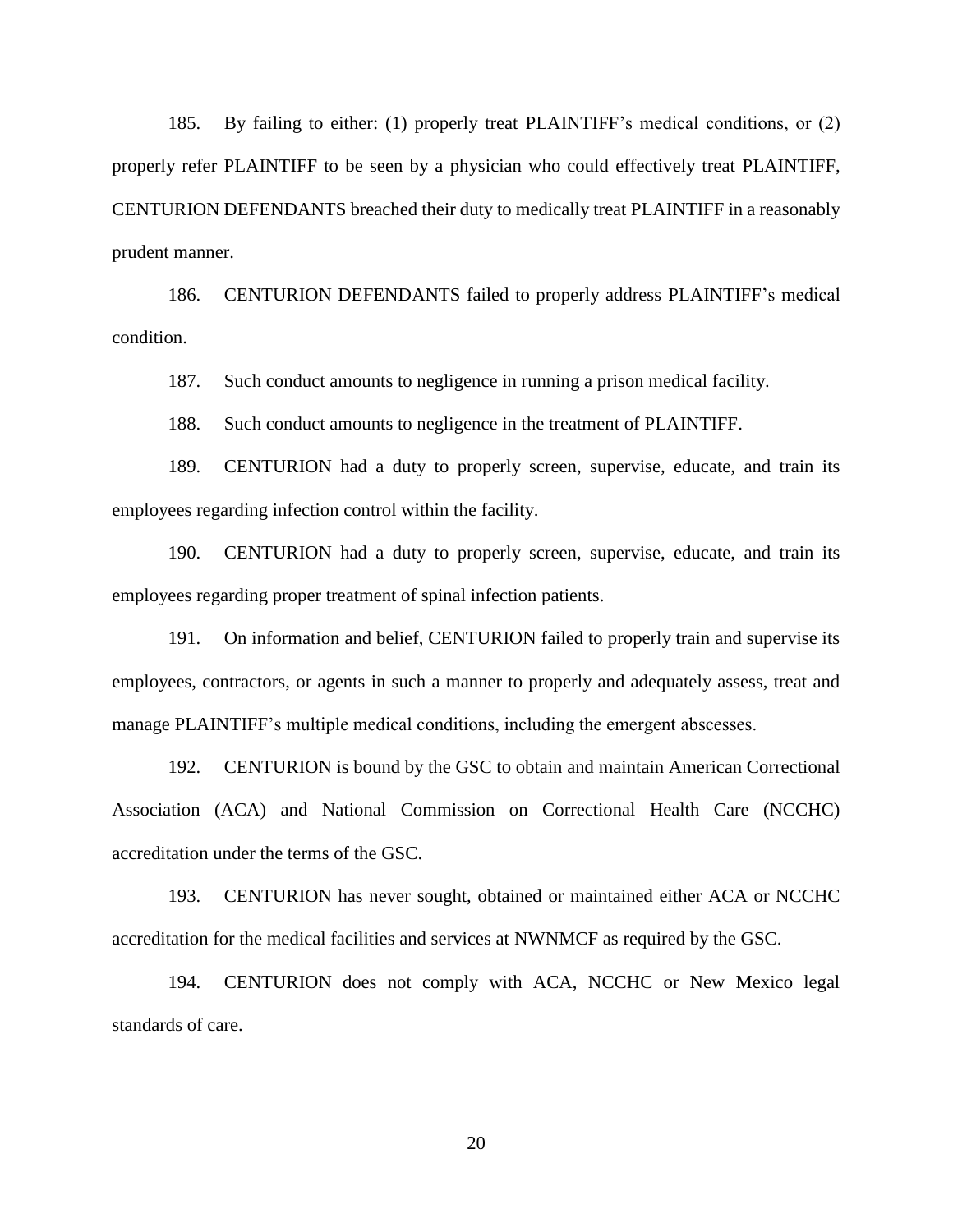195. As a result of the foregoing, PLAINTIFF has suffered damages and injuries including, but not limited to, physical injuries, pain and suffering, and severe psychological and emotional distress, for which he is entitled to damages.

196. The actions of CENTURION DEFENDANTS were negligent, willful, wanton, and in gross and reckless disregard for PLAINTIFF's well-being entitling PLAINTIFF to punitive damages thereon.

### **COUNT IV NEGLIGENT OPERATION OF A MEDICAL FACILITY (NMCD DEFENDANTS)**

197. PLAINTIFF incorporates by reference as if fully set forth herein, each and every allegation contained in the paragraphs above.

198. NMCD has authority over all NMCD correctional facilities, including NWNMCF.

199. NMCD has authority and control over the operation of all medical facilities within NMCD correctional facilities, including those within NWNMCF.

200. NMCD is the contracting party to the GSC entered into between NMCD and CENTURION on June 1, 2016.

201. NMCD has sole authority, control and responsibility over the execution, implementation and enforcement of the GSC.

202. NMCD has allowed numerous serious breaches and violations of the GSC, ACA and NCCHC that led to the medical neglect of PLAINTIFF.

203. NMCD and CENTURION are entrusted with the medical care of New Mexico inmates who have no other source of medical care.

204. CENTURION's medical staff at NWNMCF lacked sufficient expertise to assess, treat and manage PLAINTIFF's health conditions.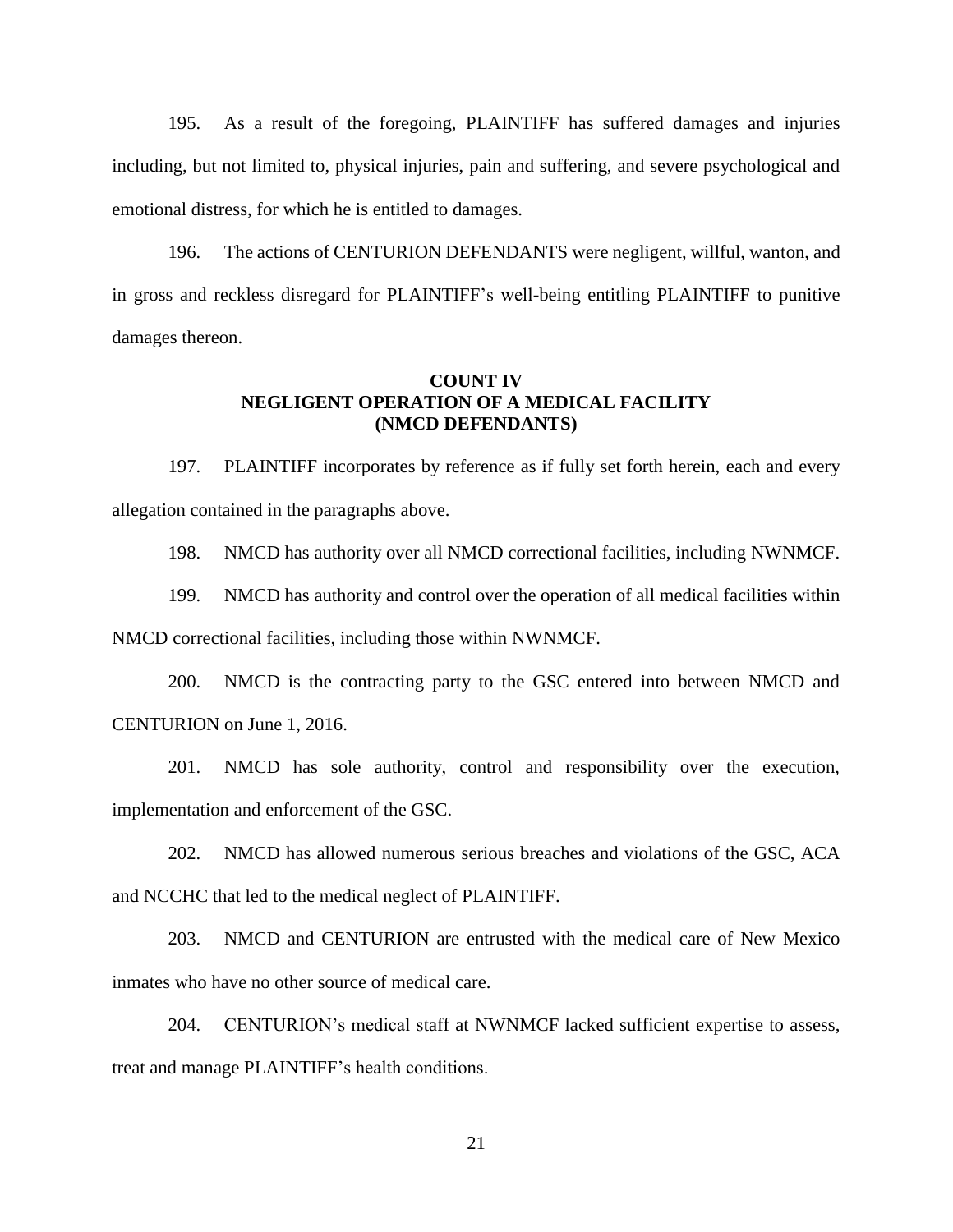205. CENTURION has a duty under the GSC, ACA and NCCHC to properly refer PLAINTIFF to be seen by a physician who could effectively treat him.

206. NMCD DEFENDANTS refused or otherwise failed to enforce these provisions of the GSC, ACA and NCCHC.

207. NMCD DEFENDANTS knew that CENTURION was not abiding by the terms of the GSC, ACA and NCCHC.

208. NMCD DEFENDANTS knew that CENTURION was not properly and adequately treating PLAINTIFF's medical condition.

209. NMCD DEFENDANTS knew that CENTURION was not referring PLAINTIFF to outside medical healthcare providers who could effectively and prudently treat him.

210. Such conduct amounts to negligence in running a medical facility.

211. Such conduct amounts to negligence in the treatment of PLAINTIFF.

212. The actions of NMCD were negligent, willful, wanton, and in gross and reckless disregard for PLAINTIFF's well-being.

213. NMCD DEFENDANTS have knowingly allowed, aided and abetted in CENTURION's failure to obtain and maintain ACA and NCCHC accreditation.

214. CENTURION has violated numerous provisions of ACA and NCCHC.

215. NMCD DEFENDANTS have taken no action to correct these violations or otherwise hold CENTURION to ACA, NCCHC or New Mexico medical standards of care.

216. NMCD DEFENDANTS have been complicit in the failure to adhere to the basic constitutional correctional health care set forth by the NCCHC through NMCD's failure to enforce the GSC.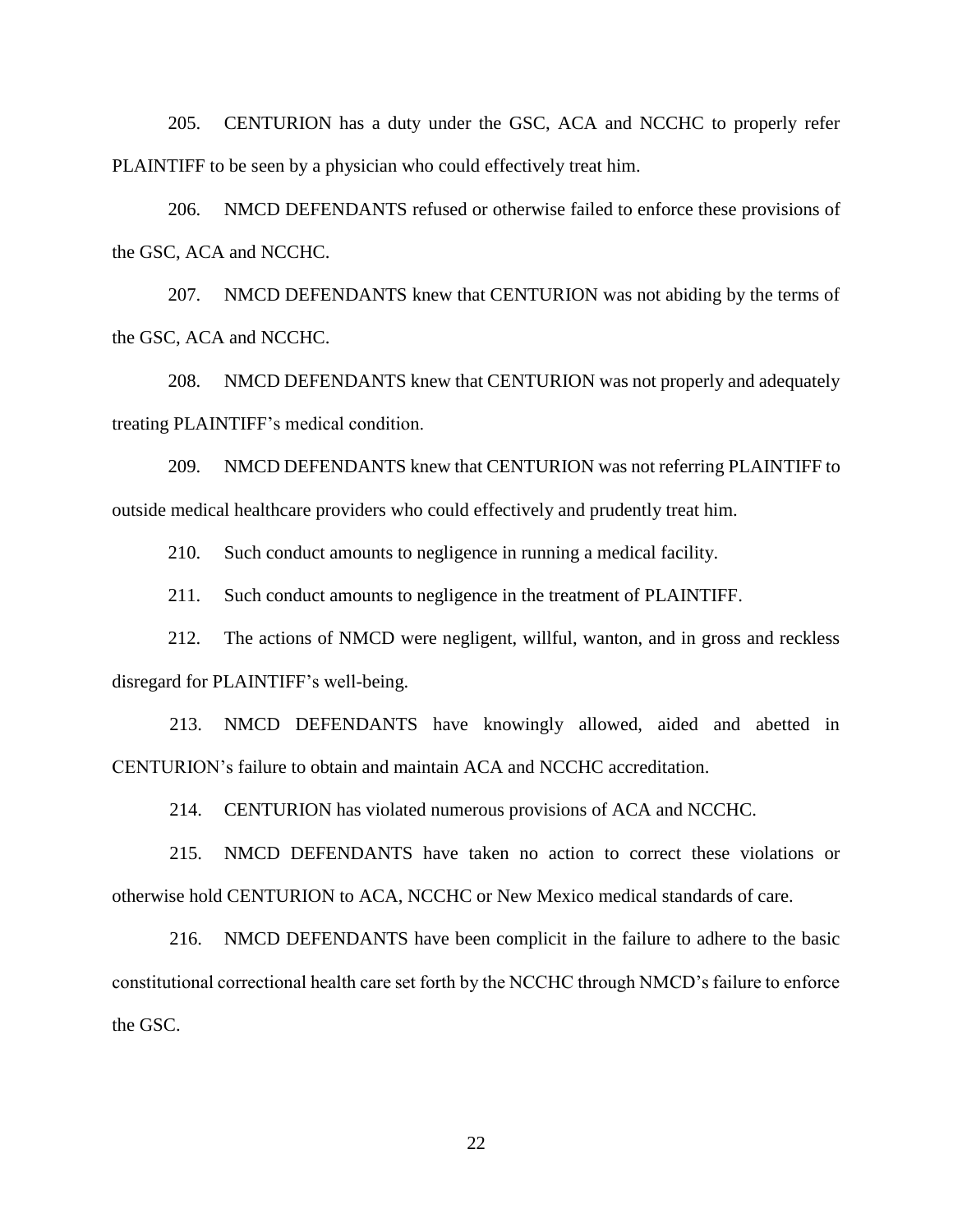217. NMCD DEFENDANTS have knowingly allowed and been complicit in the violation of the ACA and NCCHC minimum mandatory standards.

218. NMCD DEFENDANTS have failed to properly maintain oversight and enforcement of the GSC.

219. NMCD DEFENDANTS have failed to enforce the following provisions of the GSC:

a. The establishment of an electronic medical records system which is in fact required by both the contract and is in fact required under federal law; and

b. All provisions related to ACA and NCCHC accreditation and compliance.

220. The failures of NMCD DEFENDANTS led to serious and permanent harm to PLAINTIFF.

221. As a result of the foregoing, PLAINTIFF suffered serious and permanent physical injuries, pain and suffering, and severe psychological and emotional distress for which PLAINTIFF is entitled to damages.

# **COUNT V NEGLIGENT HIRING, TRAINING AND SUPERVISION (CENTURION DEFENDANTS and MHM DEFENDANTS)**

222. PLAINTIFF incorporates by reference as if fully set forth herein, each and every allegation contained in the paragraphs above.

223. CENTURION and MHM had a duty to properly screen, supervise, educate, and train its employees regarding proper treatment of spinal infection patients.

224. On information and belief, CENTURION and MHM failed to properly train and supervise its employees, contractors, or agents in such a manner to properly and adequately assess, treat and manage PLAINTIFF's spinal infection.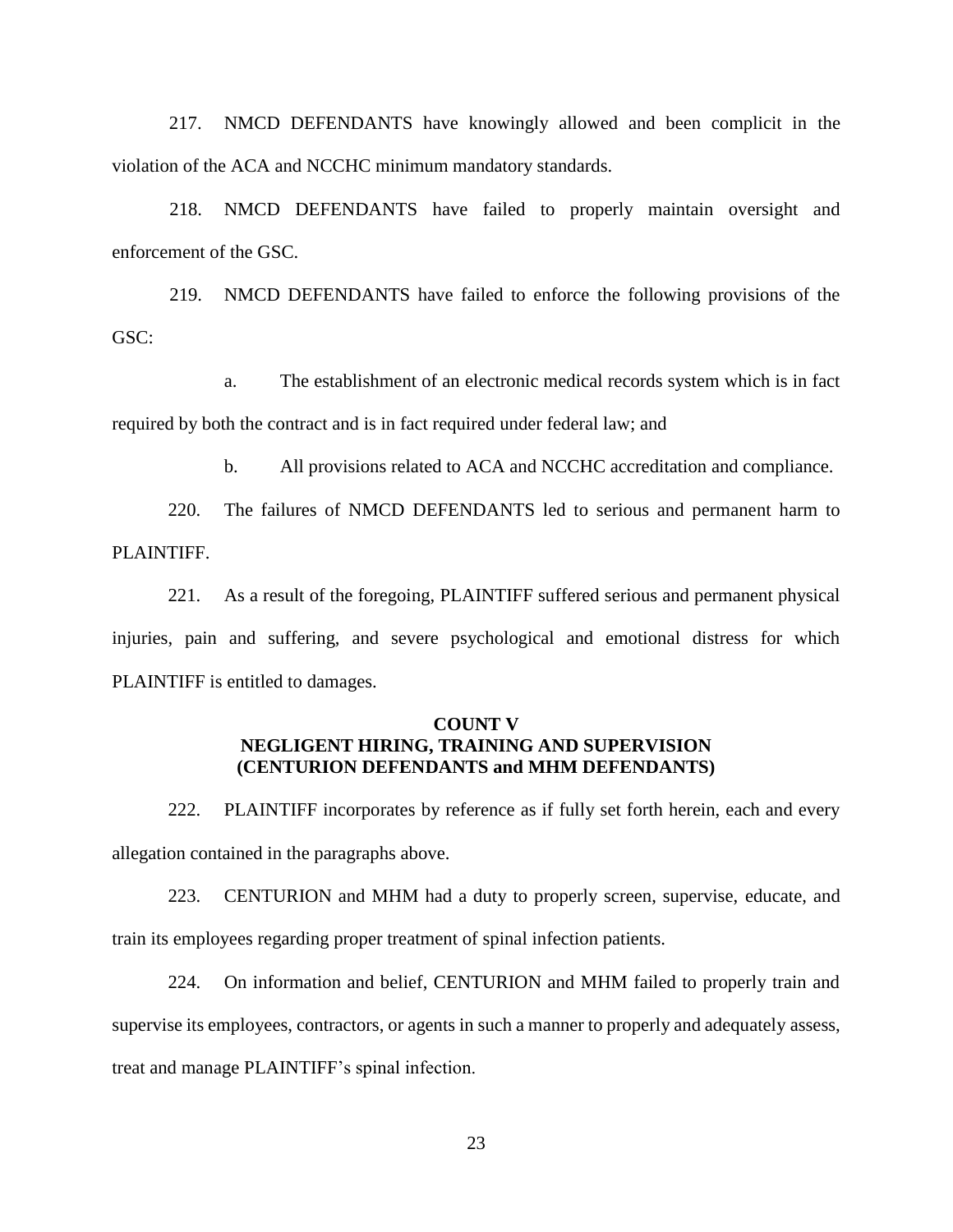225. CENTURION and MHM had a duty to properly screen, supervise, educate, and train its employees regarding proper treatment of spinal infection patients.

226. CENTURION is bound by the GSC to obtain and maintain American Correctional Association (ACA) and National Commission on Correctional Health Care (NCCHC) accreditation under the terms of the GSC.

227. CENTURION has not established any standards for medical care.

228. CENTURION has not trained or supervised its employees, staff and agents in any standards of medical care.

229. CENTURION and MHM' negligent hiring, training and supervision were the proximate cause of PLAINTIFF's injuries and damages for which PLAINTIFF is entitled to injuries and damages including, but not limited to, physical injuries, pain and suffering, and severe psychological and emotional distress.

230. CENTURION and MHM's negligent hiring, training and supervision was willful, deliberate and in wanton disregard for the health and safety of PLAINTIFF.

231. PLAINTIFF is entitled to recovery for his injuries and damages including, but not limited to, physical injuries, pain and suffering, and severe psychological and emotional distress.

232. PLAINTIFF is entitled to punitive damages against CENTURION and MHM.

#### **COUNT VI NEGLIGENT HIRING, TRAINING AND SUPERVISION (NMCD DEFENDANTS)**

233. PLAINTIFF incorporates by reference as if fully set forth herein, each and every allegation contained in the paragraphs above.

234. The ACA and NCCHC set mandatory minimum standards for training of both medical personnel and non-medical personnel in the provision of medical services in a prison.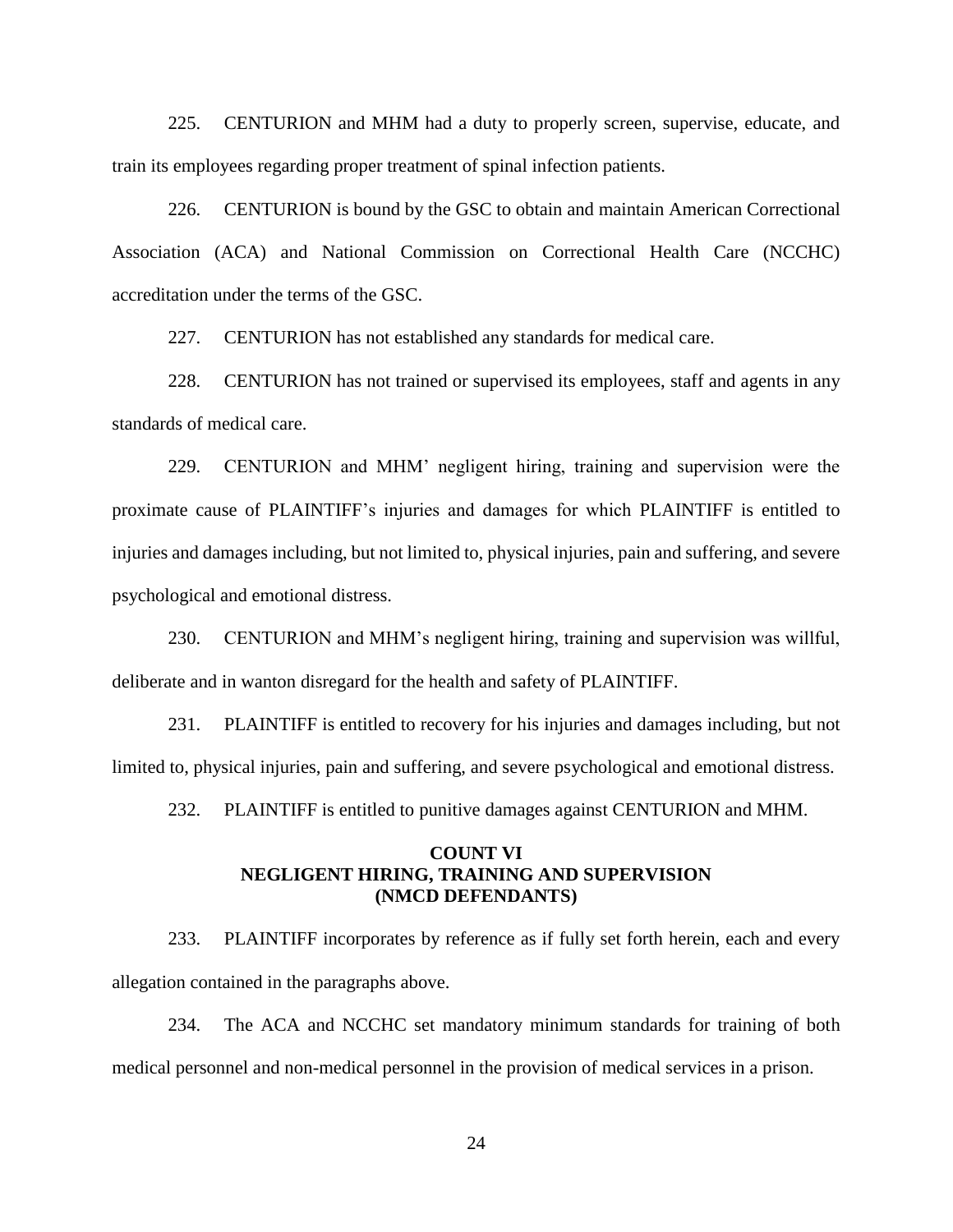235. NMCD DEFENDANTS have knowingly allowed, aided and abetted in CENTURION's failure to meet the standards of care under ACA and NCCHC accreditation and to comply with the minimum mandatory standards of the ACA and NCCHC on hiring, training and supervision.

236. NMCD DEFENDANTS have been complicit in the failure to abide by ACA and NCCHC minimum mandatory standards for hiring, training and supervision.

237. NMCD DEFENDANTS have knowingly allowed and been complicit in the violation of the ACA and NCCHC minimum mandatory standards on hiring, training and supervision.

238. NMCD DEFENDANTS have failed to properly maintain oversight and enforcement of the GSC resulting in violations of the ACA and NCCHC minimum mandatory standards on hiring, training and supervision.

239. As a result of the foregoing, PLAINTIFF suffered serious and permanent physical injuries, pain and suffering, and severe psychological and emotional distress, for which PLAINTIFF is entitled to damages

#### **COUNT VII INTENTIONAL INFLICTION OF EMOTIONAL DISTRESS (CENTURION DEFENDANTS)**

240. PLAINTIFF incorporates by reference as if fully set forth herein, each and every allegation contained in the paragraphs above.

241. CENTURION DEFENDANTS intentionally denied PLAINTIFF proper and necessary medical care for his spinal infection.

242. CENTURION DEFENDANTS failed to take action to provide proper medical care despite numerous sick calls and/or grievances thereon.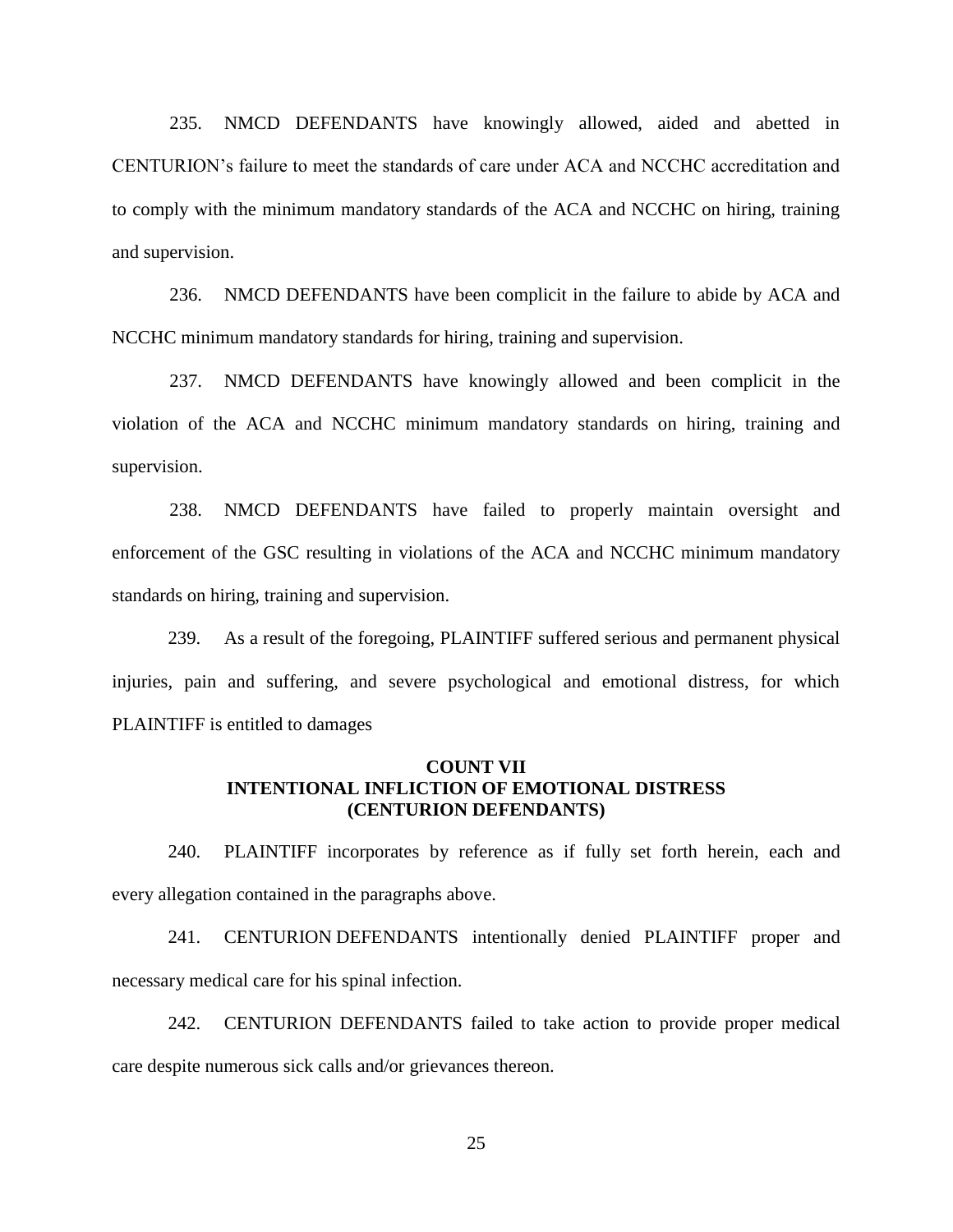243. The conduct of CENTURION DEFENDANTS was extreme, outrageous and intentional.

244. PLAINTIFF suffered severe emotional distress as a result of the conduct of Defendants.

245. As a result of the foregoing, PLAINTIFF has suffered serious and permanent physical injuries, pain and suffering, and severe psychological and emotional distress, for which PLAINTIFF is entitled to damages, including punitive damages.

### **COUNT VIII INTENTIONAL INFLICTION OF EMOTIONAL DISTRESS (NMCD DEFENDANTS**)

246. PLAINTIFF incorporates by reference as if fully set forth herein, each and every allegation contained in the paragraphs above.

247. NMCD DEFENDANTS failed to take corrective action against CENTURION despite clear knowledge of the reckless, wanton and willful refusal of CENTURION to provide necessary medical care to PLAINTIFF.

248. NMCD DEFENDANTS failed to properly and seriously consider medical grievances filed by PLAINTIFF.

249. NMCD DEFENDANTS denied said grievances despite clear evidence of the reckless, wanton and willful refusal of CENTURION to provide necessary medical care to PLAINTIFF.

250. NMCD DEFENDANTS routinely denied PLAINTIFF's grievances without due consideration of the grievances.

251. NMCD DEFENDANTS have, by their routine denial of PLAINTIFF's medical grievances without due consideration, established a *de facto* policy of automatic denial of PLAINTIFF's grievances.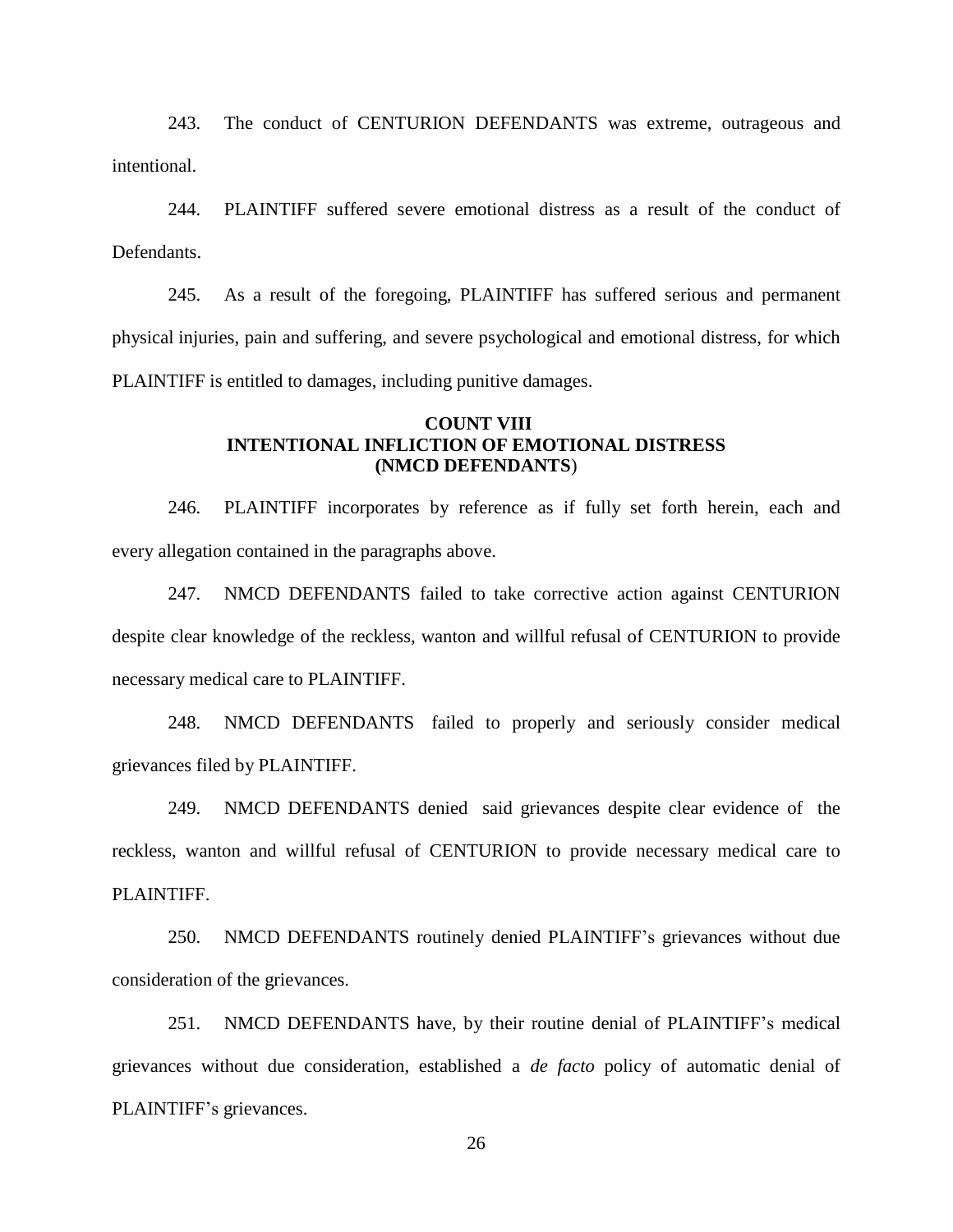252. The conduct of NMCD DEFENDANTS was extreme, outrageous and intentional.

253. PLAINTIFF suffered severe emotional distress as a result of the conduct of NMCD DEFENDANTS.

254. As a result of the foregoing, PLAINTIFF has suffered serious and permanent physical injuries, pain and suffering, and severe psychological and emotional distress, for which PLAINTIFF is entitled to damages.

# **COUNT IX NEGLIGENCE** *PER SE* **(All Defendants)**

255. PLAINTIFF incorporates by reference as if fully set forth herein, each and every allegation contained in the paragraphs above.

256. NMSA § 33-2-1 states that "The corrections division [corrections department] shall adopt such rules concerning all prisoners committed to the penitentiary as shall best accomplish their confinement and rehabilitation."

257. By the terms of the GSC, ACA and NCCHC standards were to be adopted by NMCD and CENTURION in addition to internal NMCD regulations.

258. NMCD DEFENDANTS and CENTURION DEFENDANTS knowingly and willfully chose not to abide by the ACA or NCCHC standards of care for the medical services and facilities at NMCD correctional facilities.

259. CENTURION DEFENDANTS' multiple and persistent violations of mandatory medical care standards in the care of PLAINTIFF were willful, deliberate and in wanton disregard for the health and safety of PLAINTIFF for which punitive damages are appropriate.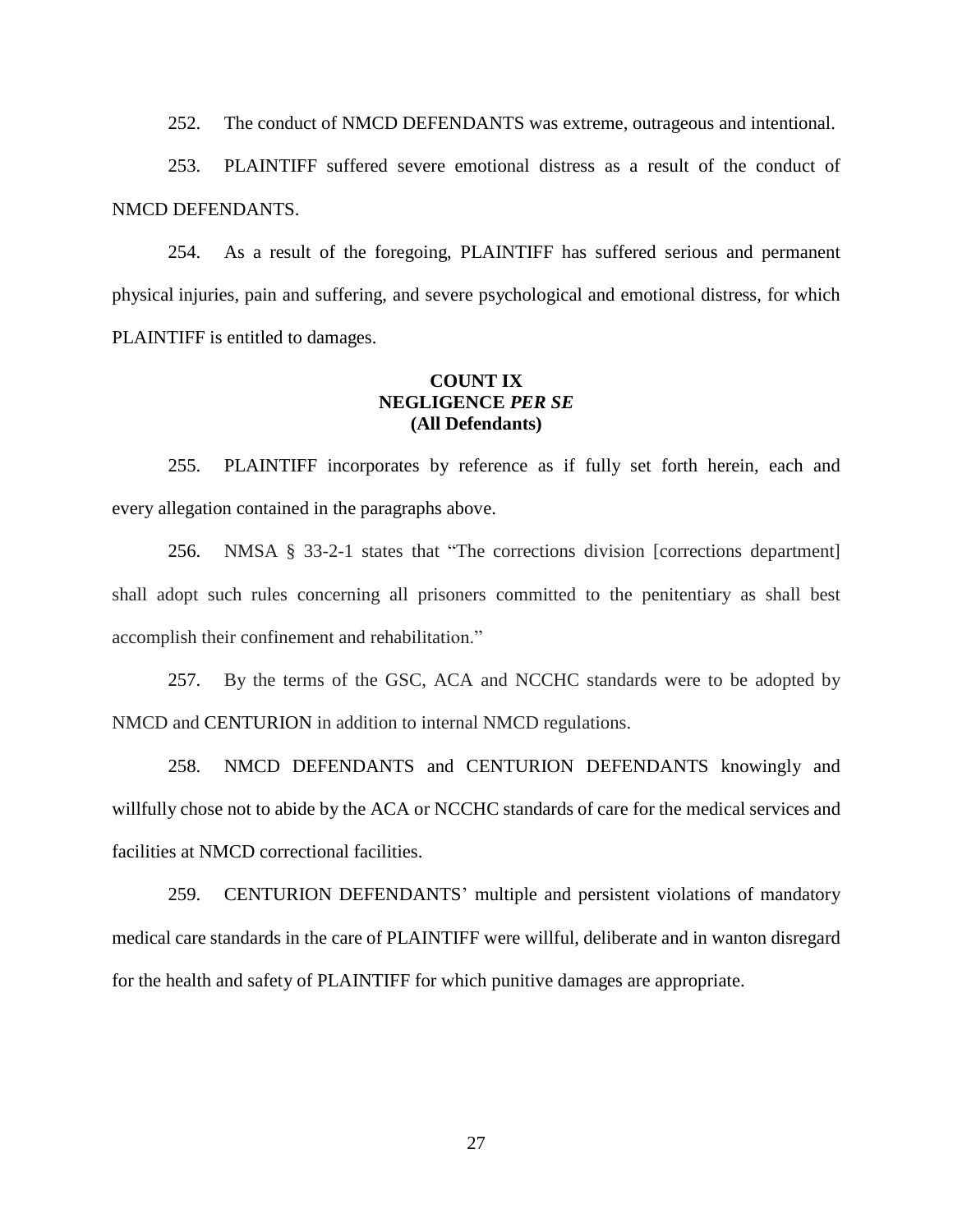#### **COUNT X BREACH OF CONTRACT (CENTURION and NMCD)**

260. PLAINTIFF incorporates by reference as if fully set forth herein, each and every allegation contained in the paragraphs above.

261. NMCD has allowed CENTURION to breach the GSC on numerous occasions, by failing to provide proper behavioral health care to inmates.

262. As an inmate of NWNMCF, PLAINTIFF was a third-party beneficiary of the GSC.

263. As a direct and proximate result of the acts and omissions set forth herein, Centurion breached the GSC.

264. In breaching the GSC, CENTURION's actions were willful, malicious, wanton, or in reckless disregard for the safety and well-being of PLAINTIFF.

265. NMCD and CENTURION attempted to contract away third-party beneficiary status of NMCD inmates in furtherance of the afore-mentioned civil conspiracy to deny inmates, including PLAINTIFF, to constitutionally minimal health care.

266. As a direct and proximate result of this contractual breach by NMCD and CENTURION, PLAINTIFF suffered those damages set forth in this Complaint.

267. Additionally, PLAINTIFF is entitled to damages for breach of contract as a thirdparty beneficiary of the GSC.

### **COUNT XI** *RESPONDEAT SUPERIOR* **AND AGENCY (CENTURION DEFENDANTS and MHM DEFENDANTS)**

268. PLAINTIFF incorporates by reference as if fully set forth herein, each and every allegation contained in the paragraphs above.

269. CENTURION is responsible to PLAINTIFF under the doctrine of *respondeat superior* for the conduct of its employees, staff and agents.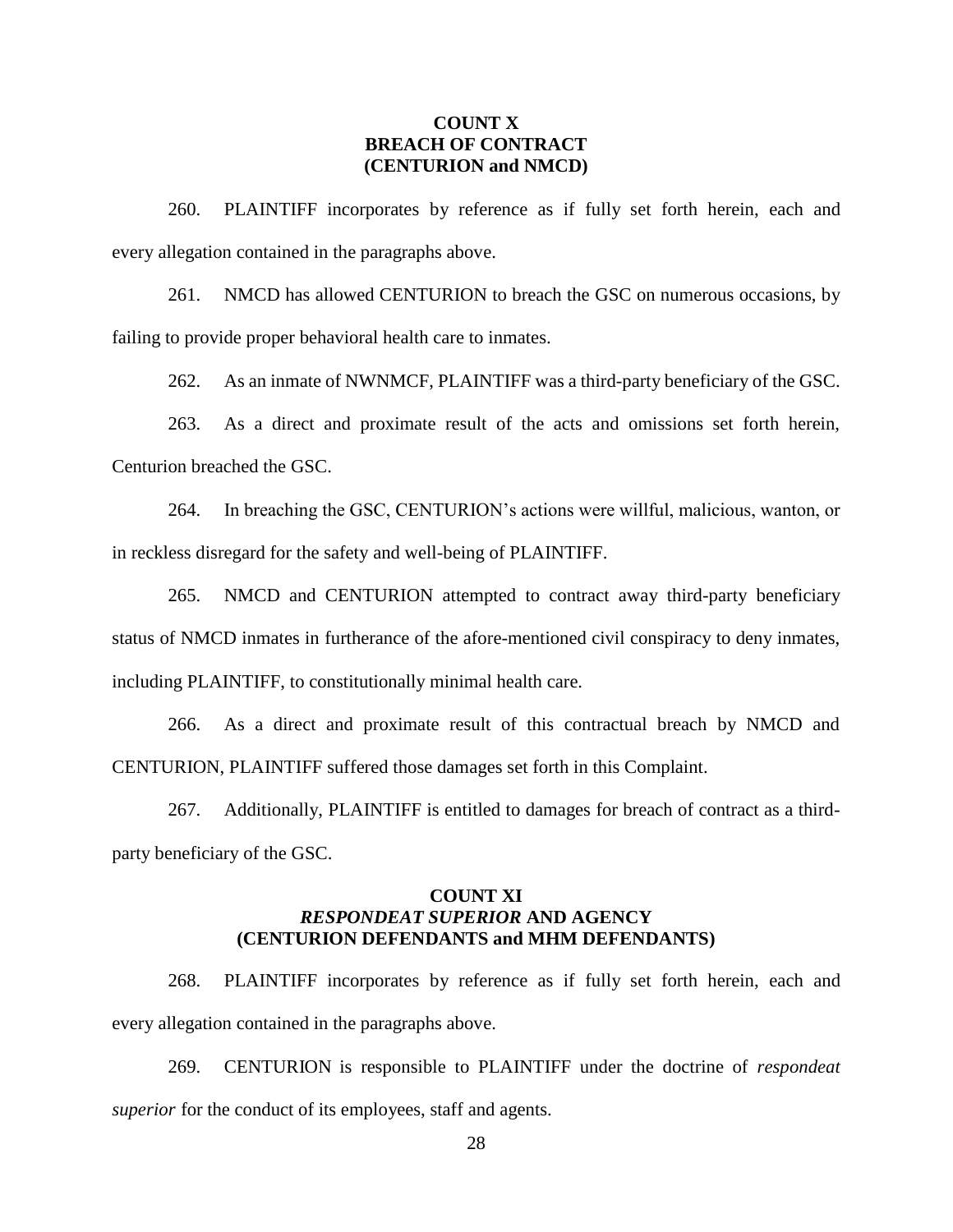270. CENTURION is responsible to PLAINTIFF under the doctrine of agency for the conduct of its employees, staff and agents.

### **COUNT XII** *RESPONDEAT SUPERIOR* **AND AGENCY (NMCD)**

271. PLAINTIFF incorporates by reference as if fully set forth herein, each and every allegation contained in the paragraphs above.

272. NMCD is responsible to PLAINTIFF under the doctrine of *respondeat superior* for the conduct of its employees, staff and agents.

273. NMCD is responsible to PLAINTIFF under the doctrine of agency for the conduct of its employees, staff and agents.

# **COUNT XIII** *RES IPSA LOQUITUR* **(All Defendants)**

274. PLAINTIFF incorporates by reference as if fully set forth herein, each and every allegation contained in the paragraphs above.

275. The injuries and damages suffered by PLAINTIFF were proximately caused by wanton, willful and reckless actions and inactions CENTURION DEFENDANTS and NMCD DEFENDANTS.

276. It was CENTURION's responsibility to manage and control their medical staff and the care and treatment of PLAINTIFF.

277. It was NMCD DEFENDANTS' duty to ensure that CENTURION DEFENDANTS provided constitutionally adequate medical care to PLAINTIFF.

278. The events causing the injuries and damages to PLAINTIFF were of a kind which would not ordinarily occur in the absence of negligence on the part of CENTURION DEFENDANTS and NMCD DEFENDANTS.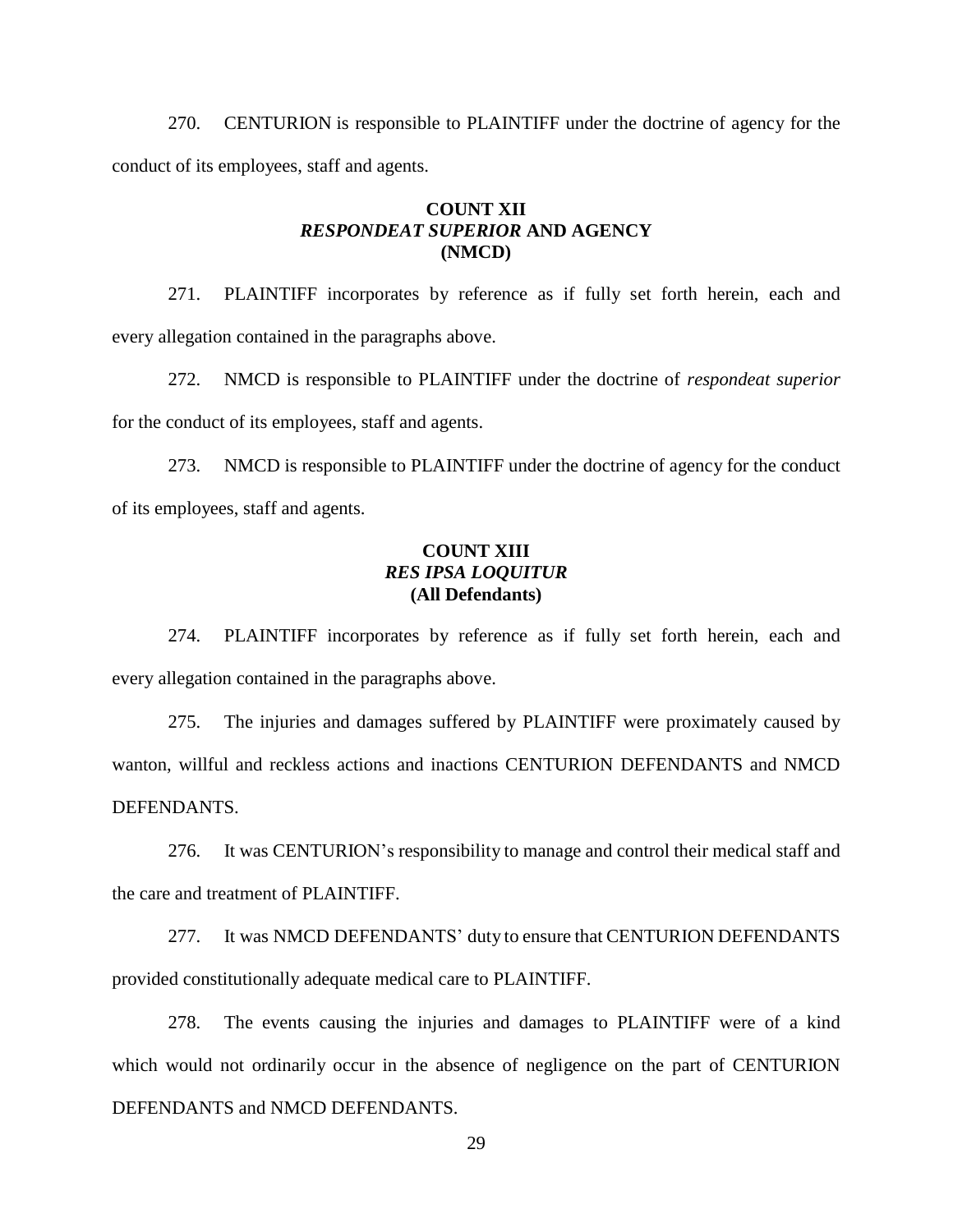279. The doctrine of *res ipsa loquitur* is applicable as a theory of negligence, causation and damages in this case and appropriately pled herein.

280. PLAINTIFF is entitled to recovery for his injuries and damages, including but not limited to, physical injuries, pain and suffering, and severe psychological and emotional distress.

281. PLAINTIFF is entitled to punitive damages against CENTURION and MHM DEFENDANTS.

### **COUNT XIV CIVIL CONSPIRACY (NMCD DEFENDANTS and CENTURION DEFENDANTS)**

282. PLAINTIFF incorporates by reference as if fully set forth herein, each and every allegation contained in the paragraphs above.

283. The facts illustrated above show a conspiracy on the part of NMCD DEFENDANTS and CENTURION DEFENDANTS to commit the acts and inactions set forth in the Statement of Facts above in support of COUNTS I-XIII.

284. The facts illustrated above show a conspiracy on the part of NMCD DEFENDANTS and CENTURION DEFENDANTS to induce cruel and unusual punishment upon PLAINTIFF in violation of N.M. CONST. ART. II, § 13.

285. The facts illustrated above show a conspiracy on the part of NMCD DEFENDANTS and CENTURION DEFENDANTS to deny PLAINTIFF his due process rights under N.M. CONST. ART. II, § 18.

286. As a result of said conspiracy, PLAINTIFF suffered, and continues to suffer, severe physical and emotional distress as a result of the conduct of NMCD DEFENDANTS and CENTURION DEFENDANTS.

287. PLAINTIFF is entitled to recovery for his injuries and damages, including but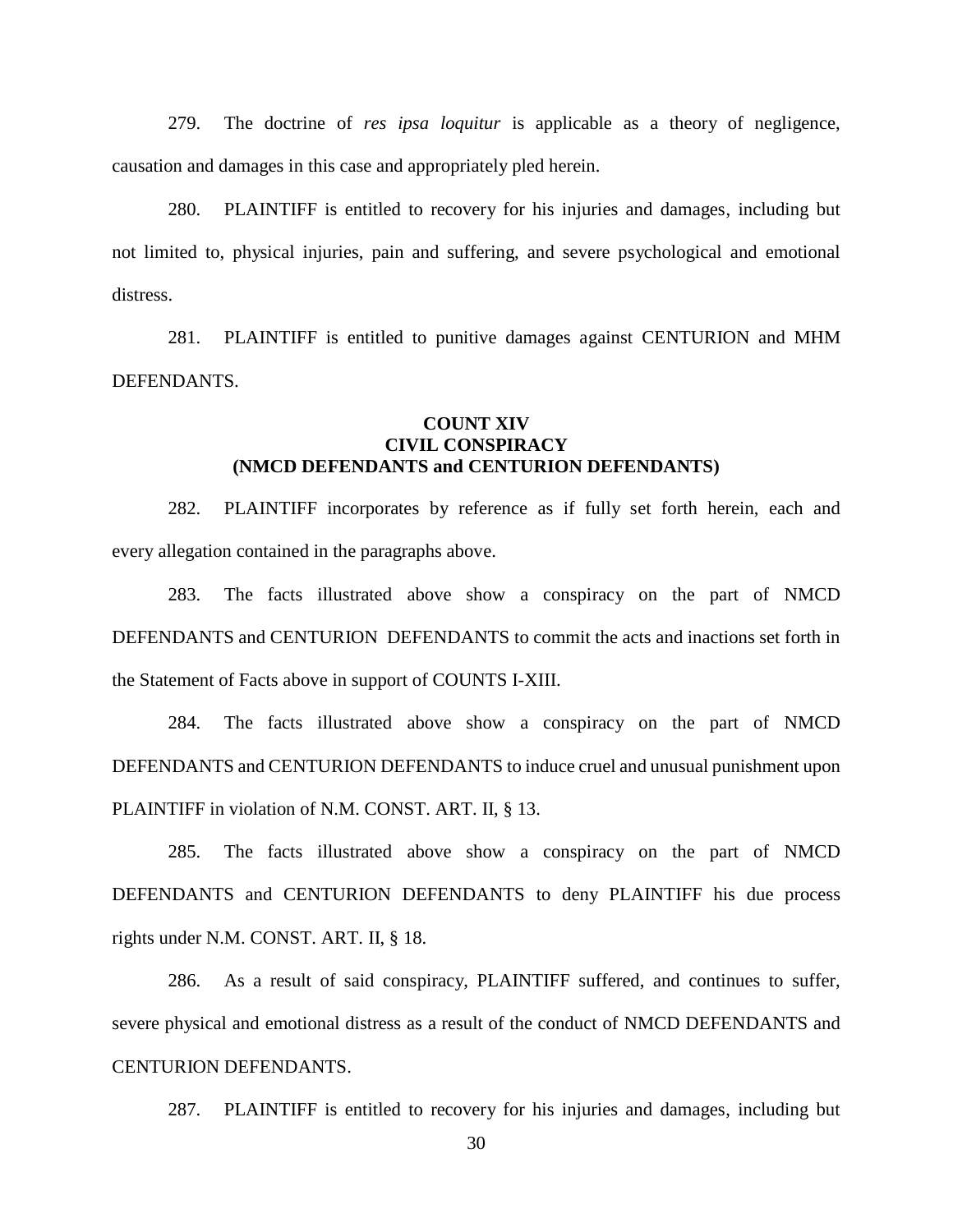not limited to, physical injuries, pain and suffering, and severe psychological and emotional distress.

288. PLAINTIFF is entitled to punitive damages against CENTURION DEFENDANTS.

# **COUNT XV PUNITIVE DAMAGES (CENTURION DEFENDANTS and MHM DEFENDANTS)**

289. PLAINTIFF incorporates by reference as if fully set forth herein, each and every allegation contained in the paragraphs above.

290. The acts and omissions complained of in the causes of action stated above, upon information and belief, are believed to be of such an egregious nature, in reckless, wanton, willful and total disregard to the rights of PLAINTIFF, that in addition to the actual damages ascertained and demonstrated by a preponderance of the evidence, that punitive damages or exemplary damages to punish and deter these types of acts and omissions from occurring in the future, may well be appropriate.

**WHEREFORE**, PLAINTIFF requests judgment as follows:

A. Compensatory damages against all Defendants, jointly and severally, in an amount to be determined by this Court as adequate for pain, suffering, and injuries to PLAINTIFF, Calvin Finch;

B. Compensatory damages against all Defendants, jointly and severally, in an amount to be determined by this Court as adequate for NMCD DEFENDANTS and CENTURION DEFENDANTS' intentional infliction of emotional distress;

C. Punitive damages in an undetermined amount against CENTURION DEFENDANTS and MHM DEFENDANTS;